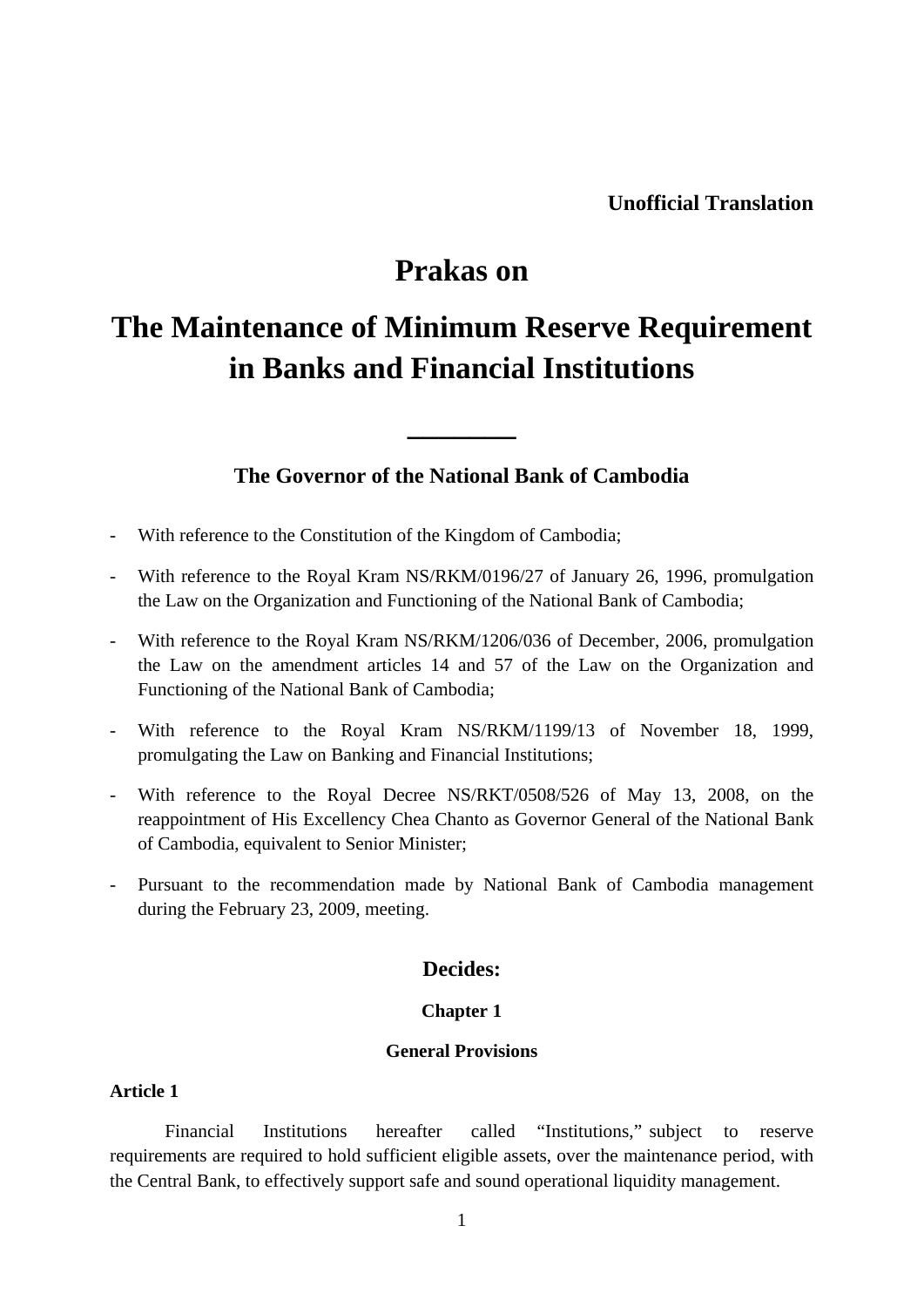# **Article 2**

For the purposes of the implementation of the present regulation, the following definitions shall apply:

- Base period: a 14 consecutive calendar days period for which deposits and other borrowings subject to reserve requirements shall be reported to the NBC to determine the reserve requirements.
- Maintenance period: a 14 consecutive calendar days period during which the institutions subject to the present regulation will have to hold the required reserve assets to comply, on average, with their minimum reserve requirements.
- Average deposits and other borrowings base: the total of the 14 amounts reported during the base periods, divided by 14 and that will serve to determine the minimum reserve requirements to be held over the corresponding maintenance period. Average deposits and other borrowings base shall be calculated separately for Riel and for other foreign currencies (USD, etc) in which a financial institution transacts
- Reserve requirement rate: a rate that applies to the average deposits and other borrowings base and that determines the amount of minimum reserves to be held, on average, over the corresponding maintenance period. Reserve requirement rates are determined by the NBC, for Riel and for foreign currencies, and are published by means of an application regulation.
- Average minimum reserves holdings: the amount of reserves to be maintained in the form of eligible assets with the NBC in order to comply with the requirements set forth in this regulation. This amount is obtained by adding the amounts held in eligible assets during the 14 days of the maintenance period, the total then being divided by 14. Average minimum reserve holdings shall be calculated separately for Riel and for other foreign currencies (USD, etc) in which a financial institution transacts
- Minimum reserve requirements: amounts determined by multiplying the applicable reserve requirement rate by the average deposits and other borrowings base. These amounts shall be determined before the maintenance period and reported to the NBC in a timely manner. Minimum reserve requirements are recalculated separately every 14 days for both, Riel liabilities being subject to minimum reserves and foreign currency liabilities.
- Daily compulsory threshold: a minimum of 80 % of the reference minimum reserve requirements shall be maintained every day over the maintenance period on the Institutions' reserve requirement accounts with the Central Bank. This regulatory threshold applies to both minimum reserve requirements, in riel and in foreign currency.
- Eligible assets held: amounts of reserve assets held, over the 14 days maintenance period, with the NBC and that will serve to determine the average minimum reserve holdings and to assess compliance with the requirements of the present regulation
- Eligible assets required: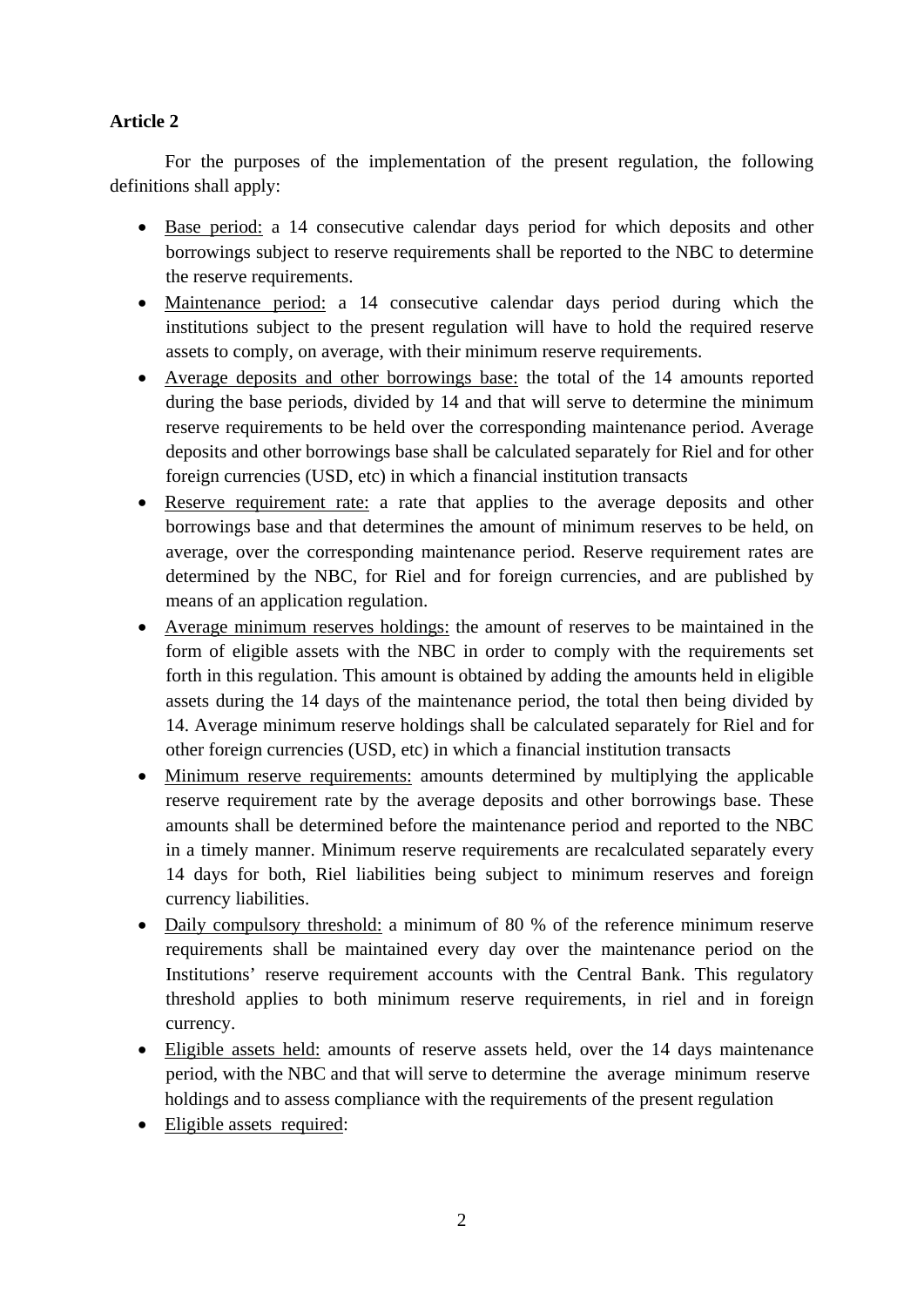- o For riel (KHR) reserves: balances held with the NBC for both the reserve requirement account and clearing account denominated in riel (KHR) over the 14 days maintenance period.
- o For foreign currency (USD, etc): balances held with the NBC on the corresponding FX reserve requirement accounts over the 14 days maintenance period.
- Regulatory reserve requirement reporting: the regulatory reserve requirement reporting consists of two sets of reports:
	- o The "base reporting": set of tables to be sent, established in the format as in appendix 1, to the NBC Banking Supervision three (3) days after the end of the base period. This reporting shall reflect daily balances held in liabilities subject to reserve requirements, the minimum reserve requirements, the minimum threshold (80 %), and shall be established separately for Riel and for each FX currency.
		- The "maintenance reporting": set of tables to be sent, established in the format as in appendix 1, to the NBC Banking Supervision three (3) days after the end of the maintenance period. This reporting shall reflect daily balances held in eligible assets with the NBC. It shall be established separately for Riel and for each FX currency and shall evidence permanent compliance with the minimum threshold of 80 %.

#### **Chapter 2**

#### **Reserve Requirements**

# **Article 3**

Reserve requirements are both a monetary policy implementation tool and a banking supervision requirement. Reserve requirement rates are subject to changes that might be required by policy implementation purposes and global economic circumstances. Therefore, reserve requirement rates are determined by the NBC and are notified by means of application Prakas.

## **Article 4**

Institutions shall establish and implement appropriate and prudent liquidity risk management policies aimed at achieving compliance with the requirements set forth in this Prakas.

### **Chapter 3**

#### **Eligible assets that can be held against minimum reserve requirements**

#### **Article 5**

To comply with their minimum reserve requirements, Institutions shall hold, on average, sufficient balances of eligible assets with the Central Bank.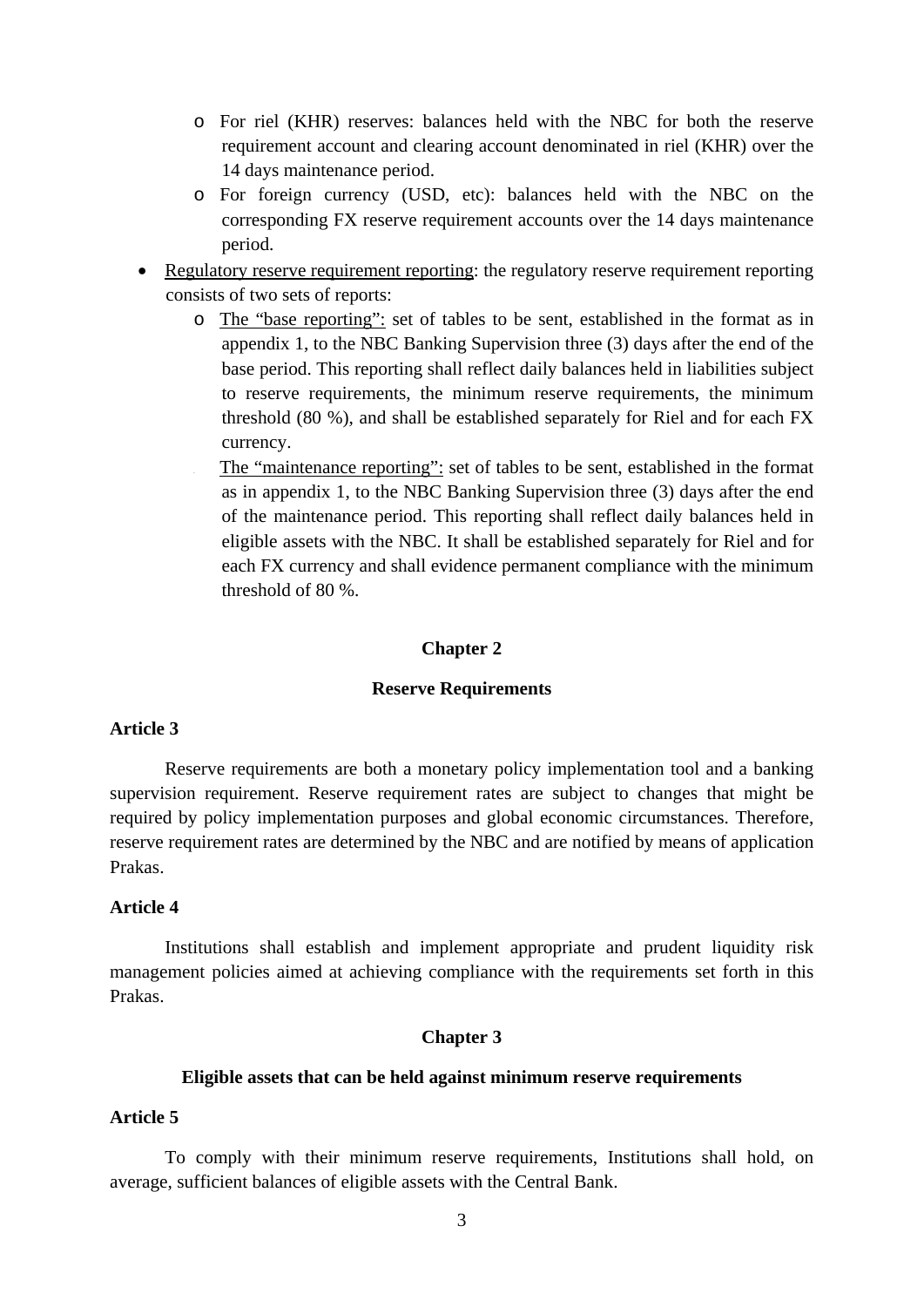## **Article 6**

Cash on hand is not considered an eligible reserve asset to ensure compliance with minimum reserve requirement holdings.

Assets eligible for maintenance of reserves required are limited to:

- Daily balances held at the Central Bank on the Institution's reserve requirement and clearing accounts, for riel (KHR) required average reserve holdings, and
- Daily balances held at the Central Bank on the Institution's reserve requirement accounts, denominated in FX currency (USD, etc), for required average reserve holdings in FX currency.

#### **Chapter 4**

## **Base Period and Maintenance Period**

#### **Article 7**

The reserve requirement system relies on two distinct periods of 14 calendar days each: the "base period" and the "maintenance period".

## **Article 8**

Base period is a 14 calendar days period for which calculated daily average deposits and other borrowings subject to daily average reserve requirements and daily compulsory thresholds shall be reported to the NBC to determine the reserve requirements. The amounts of average reserves that will be required over the maintenance period that follows are determined by applying the current applicable reserve requirement rates to the average deposits and other borrowings base observed during the base period.

Institutions shall make the "base reporting" available to the NBC no later than three (3) days after the last day of the base period.

#### **Article 9**

The maintenance period starts the fourth day after the last day of the base period.

The maintenance period is a period of two weeks, during which the institutions subject to the present regulation will have to hold the required and eligible assets to comply, over the 14 corresponding days and on average, with their minimum reserve requirements determined over the base period.

Financial Institutions shall make the "maintenance reporting" available to the NBC no later than 3 days after the last day of the maintenance period.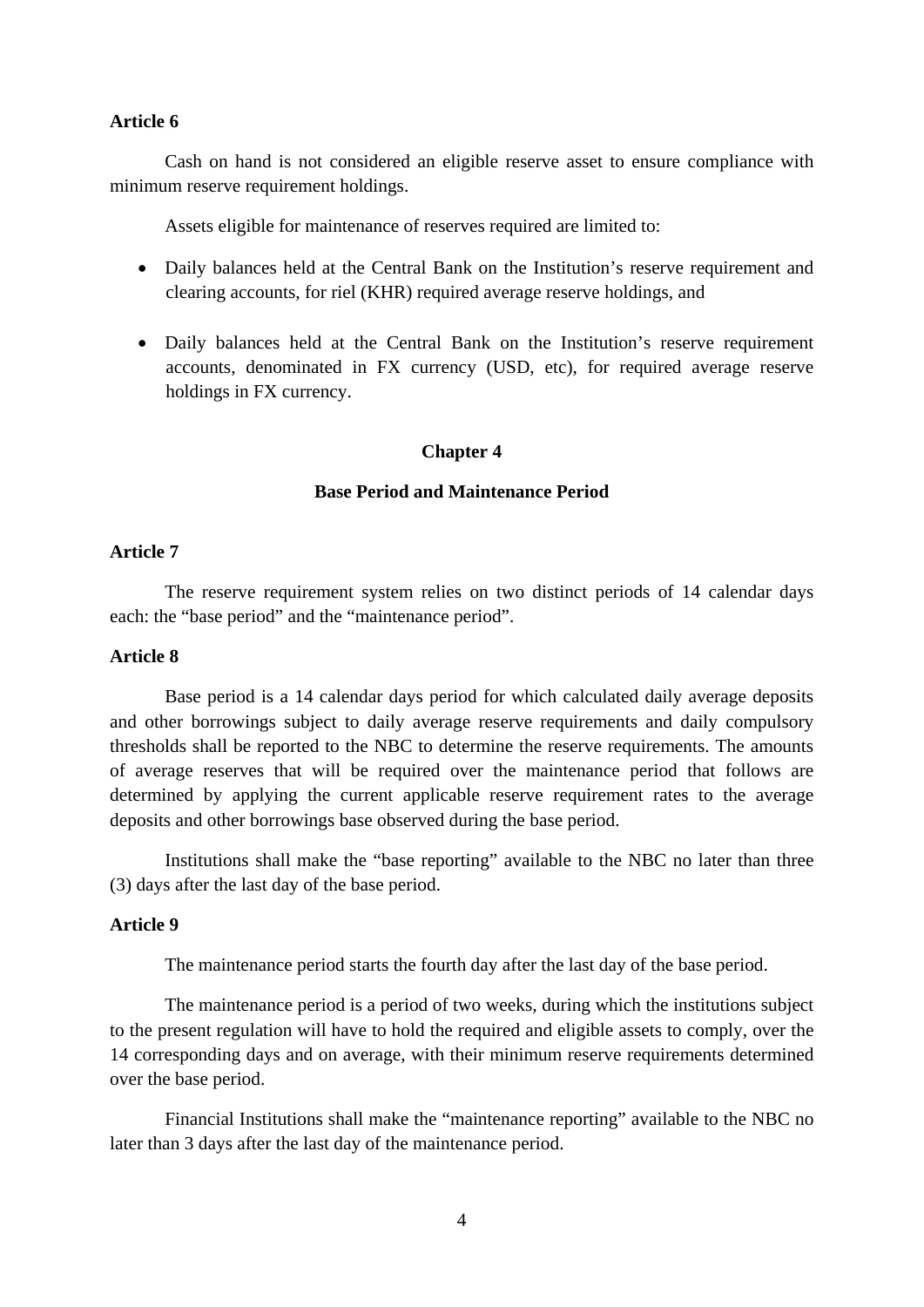#### **Chapter 5**

#### **Average Minimum Reserve Holdings**

## **Article 10**

Since the Eligible Asset Holdings with the NBC are averaged over the maintenance period, the reserve requirement system provides for some flexibility. However, Institutions shall take adequate measures to ensure permanent compliance with the minimum threshold set forth in Article 13.

 Average Minimum Reserve Asset Holdings except clearing accounts balance against minimum requirements are determined over the corresponding maintenance period. An Institution is in compliance with this Prakas on reserves when the average amount held in eligible asset holdings over the maintenance period is at a minimum equal to or superior to 100 % (one hundred percent) of the minimum reserve requirement amount established based on the figures reported for the preceding base period.

## **Article 11**

Since positive balances held by Institutions on their clearing accounts denominated in riel (KHR) are eligible assets for compliance with minimum reserve requirements in riel (KHR), such balances will be added up daily, over the maintenance period, with the reserve requirement account balances. The average amount of balances is obtained by dividing the aforementioned total by 14, and shall be compared to the minimum reserve requirement amount to be complied with.

#### **Article 12**

Balances held on clearing accounts opened in FX currency are not eligible assets that can be held against FX denominated minimum reserve requirements.

#### **Chapter 6**

#### **Minimum Threshold of Reserve Holdings and Reserve Deficiencies**

## **Article 13**

Although the averaging process over the 14 days allows for some flexibility, Institutions shall maintain permanently, over the 14 day maintenance period, a minimum of 80 % of the minimum reserve requirements as determined over the corresponding base period on their reserve requirement accounts for both Riel (KHR) and FX currency (USD, etc).

This 80% Compulsory Threshold shall be complied with on a daily basis, throughout the maintenance period, by maintaining at least an equivalent amount on the reserve accounts (KHR and USD) at the NBC.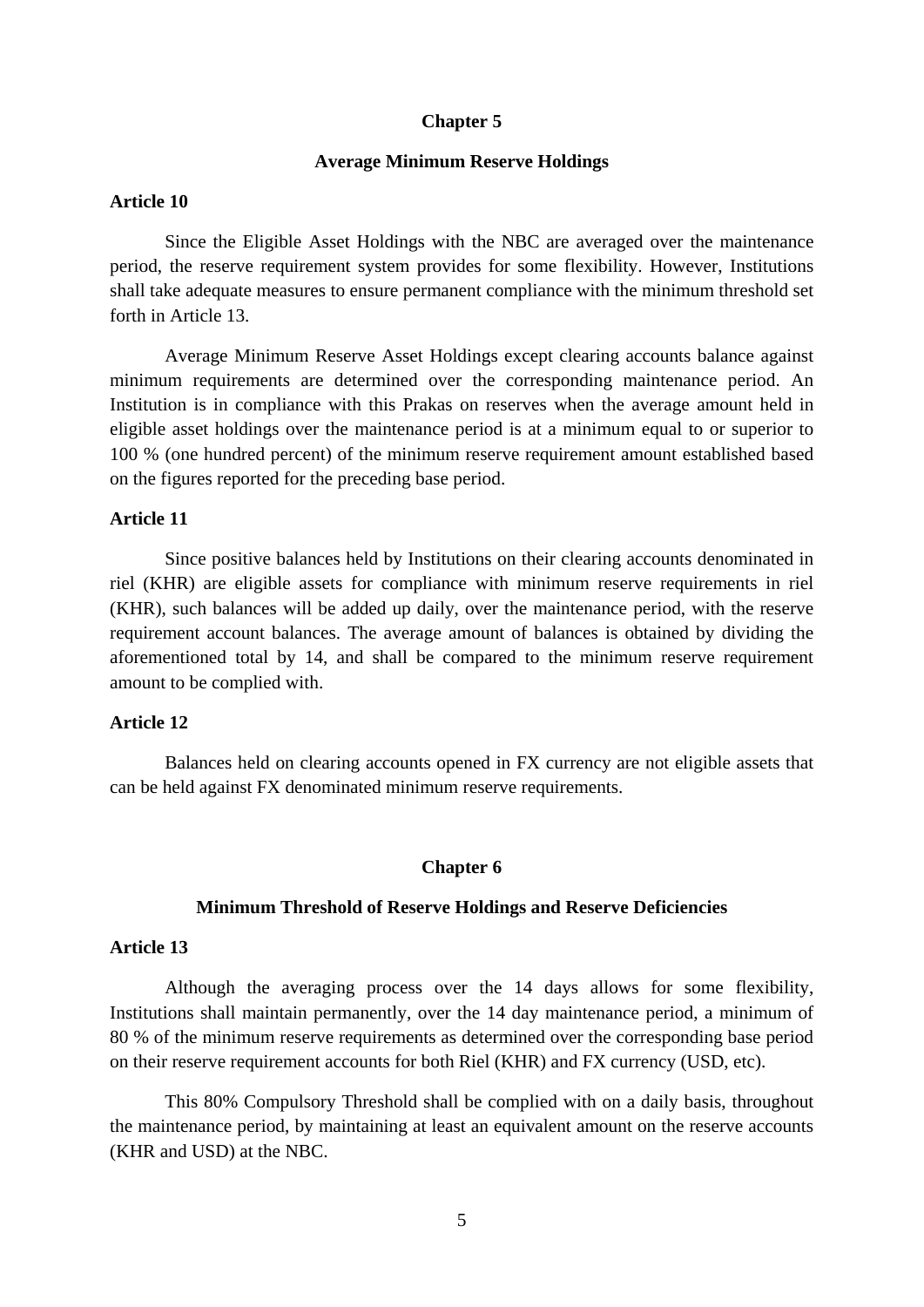Although balances held on the Clearing Account are eligible reserve assets for KHR, they shall not be added to the Reserve Account Balances for the purposes of complying with the Daily Compulsory Threshold of 80%.

#### **Article 14**

Breaches of the daily 80 % minimum threshold and insufficient average minimum eligible holdings over a given maintenance period shall be considered reserve deficiencies and will be liable to sanctions and supervisory actions issued by the NBC against the contravening Institutions.

#### **Chapter 7**

#### **Penalties and Supervisory Actions**

#### **Article 15**

 Breaches of the daily compulsory threshold of 80 % shall be fined. The fine shall be 2 % (two percent) of the insufficiency observed (80 % of reference requirement minus effective holdings on the corresponding reserve requirement account) for the first breach over a given maintenance period. In case of repeated deficiencies over several consecutive maintenance periods this penalty rate shall be brought up to 4 %.

#### **Article 16**

Deficiencies due to insufficient average reserve asset holdings over a given maintenance period shall incur to a penalty equal to 2 % (two percent) of the insufficiency observed, determined by the difference between the minimum average reserve requirement applicable over the maintenance period and the corresponding average reserve asset holdings. The penalty rate shall be increased up to 4 % in the consecutive period.

#### **Article 17**

Since daily compulsory threshold breaches and reserve insufficiencies can point at managerial issues and / or at actual and potential liquidity issues, the NBC shall consider all appropriate supervisory actions to correct the situation and make use of its sanctions powers subsequently (Article 52 of the Law on Banking and Financial Institutions).

#### **Chapter 8**

## **Transitional measures**

#### **Article 18**

The procedure describing the transition from initial reserve requirement system to the

new reserve requirement system addressing in this Prakas shall be provided in appendix2 of this Prakas.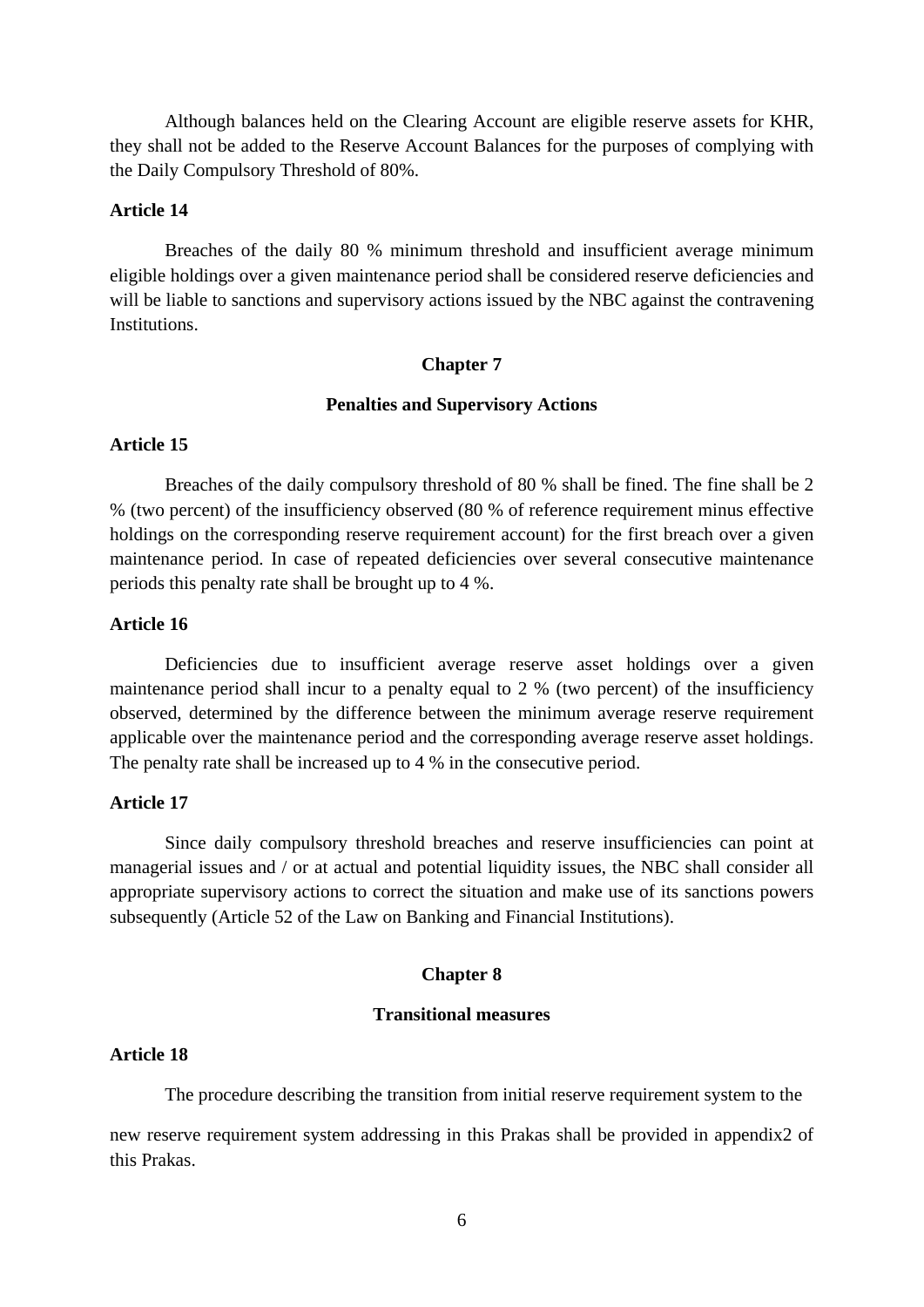# **Chapter 9**

# **Final Provisions**

# **Article 19**

The following Prakas and Circulars are hereby repealed:

- Prakas on the Maintenance of Reserves against Deposits and Other Borrowings by a Financial Institution N° B7-93-282 R2 dated December 30, 1993
- Circular on the Methods of Maintenance of Required Reserves against Deposits and Other Borrowings by a Financial Institution and Their Reports N° B7-93-287-C1 dated December 30, 1993
- Circular on Base Period, Deposited Period, and Reporting Date N° B7-08-02 CR dated December 19, 2008.

# **Article 20**

The General Directorate, the General Secretariat, the General Inspection, the General Cashier and all Departments of the National Bank of Cambodia, and all Banking and Financial Institutions under NBC's supervisory authority shall strictly implement this Prakas.

# **Article 21**

This Prakas shall have effect from the signing date.

 **Phnom Penh, February 25, 2009** 

**The Governor** 

 **Signed and sealed**

cc: - All members of the Board of Directors

- The parties concerned as stated in Article 20
- File
- CM "for info"
- Administration Department of CM

"for publication in the National Gazette"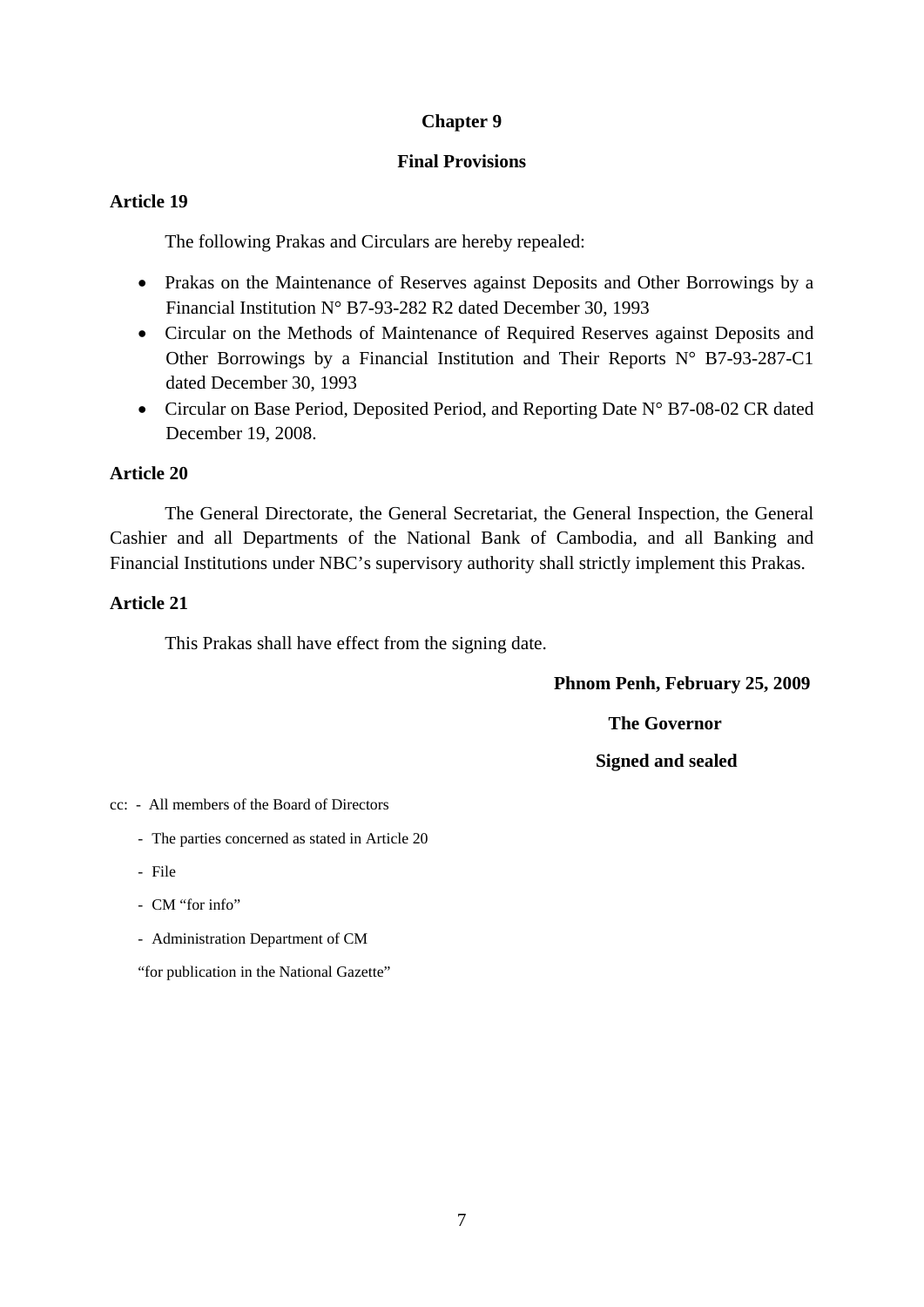# **Appendix 1 of Prakas No.B7.09-075 Prokor**

# **The Maintenance of Minimum Reserve Requirement in**

# **Banks and Financial Institution Reports**

# **1- Reporting related to the base period**

This report details, by currency, daily customer deposits balances and other liabilities held over the base period, which is subject to minimum reserve requirements for the maintenance period and the corresponding 80 % thresholds.

This base period regulatory reporting shall be made available to the National Bank of Cambodia no later than 3 days after the end of the base period:

- Table 1A : Base period for Reserve Requirement in KHR
- Table 1B: Base period for Reserve Requirement in USD and other Foreign Currencies Converted into USD. This table is used to sum up by day, and by currency, the liabilities on which reserve requirements are required. This summary report shall be supplemented by as many detailed table as required by the number of Foreign Currencies in which the reporting institutions actually operate
	- Table 1B-01: Base period for Reserve Requirement in USD
	- Table 1B-02: Base period for Reserve Requirement in EUR converted into USD using exchange rate, published by the NBC
	- Table 1B-03: Base period for Reserve Requirement in THB converted into USD using exchange rate, published by the NBC
	- Table 1B-04: Base period for Reserve Requirement in different currencies converted into USD is an additional table that can be used for reporting other liabilities held in different currencies in which the reporting institution transacts.

## **2- Reporting related to the maintenance period**

This report provides the daily balances held in eligible assets with the National Bank of Cambodia, and the possible breaches of daily compulsory thresholds through the averaging of the daily reserve holdings.

Institutions subject to reserve requirements shall report to the NBC within 3 days starting from the end of the maintenance period.

- Table 2A: Maintenance period report for Reserve Requirement in KHR. This report is used to calculate daily minimum reserve requirement and the compulsory threshold (80%) as copied out from the report (Table 1A).
- Table 2B: Maintenance period report for Reserve Requirement in USD.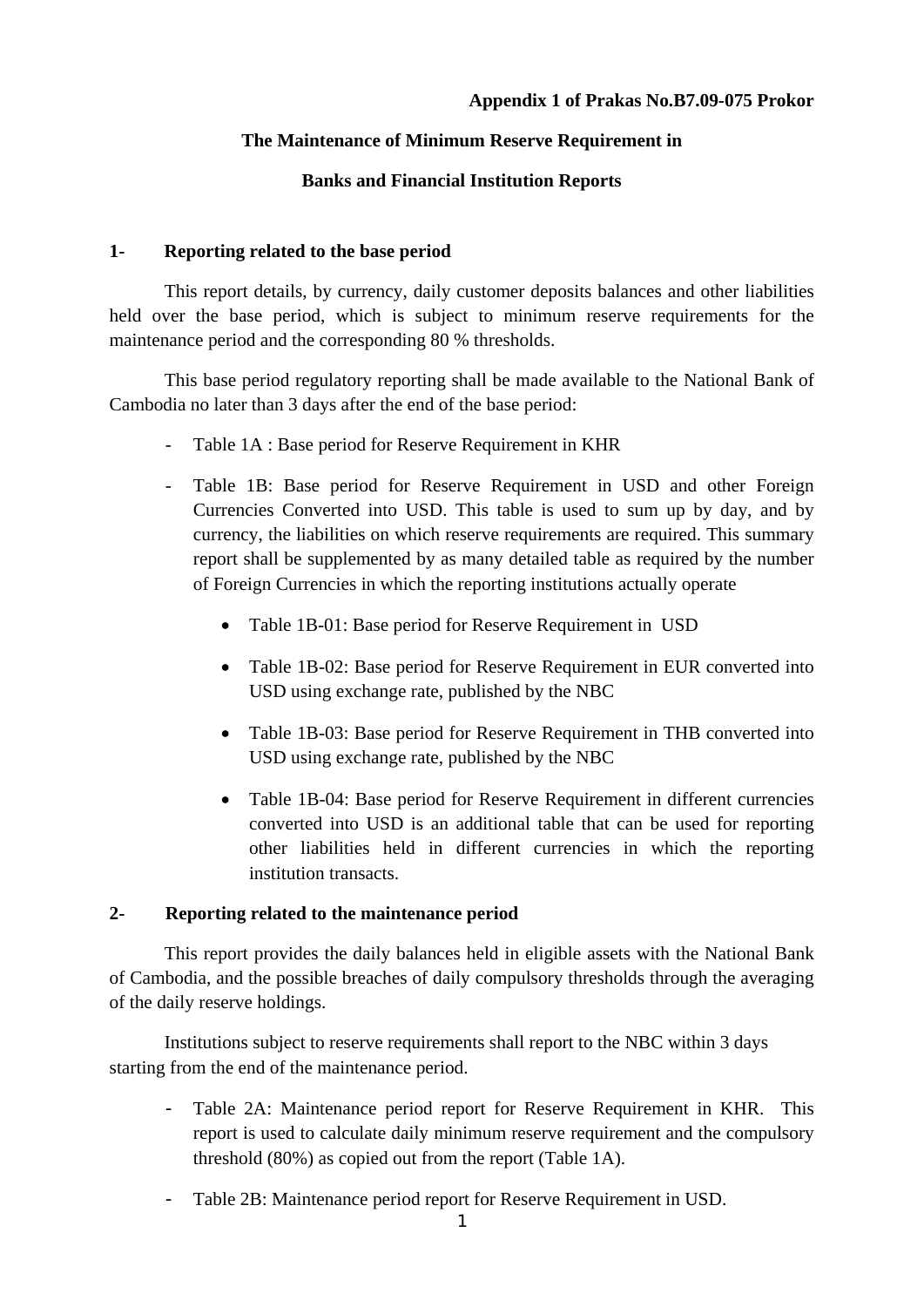# $\,$ របាយអារនេភ៍យេះពេលមុលខ្លាន $\,$ ស្ដីពី $\,$ ម្ជាអ់បម្រួទអាតព្វអិប្ $\,$ បរម្យិល

**Report of Base Period on Reserve Requirement in Riel**

 $\frac{1}{2}$  target and the CH state of Bank  $\frac{1}{2}$  is target and the contract of target and  $\frac{1}{2}$  is target and  $\frac{1}{2}$  is the contract of Bank  $\frac{1}{2}$  is the contract of Bank  $\frac{1}{2}$  is the contract of Bank  $\$ 

ruttin the Black of Period and Black of the Blues of the Blues of the Blues of the Blues of the Table: 1 A

ry³eBltmál;¼Maintenance Period ³ ¬ÉktaKitCalanerol¦

rutraturg and the Black of China and Table and Table and Table and Table and Table and Table and Table and Table and Table and Table and Table and Table and Table and Table and Table and Table and Table and Table and Table

| កាលបរិច្ឆេទនៃ                                        | <b>ត្រូវគមឡើ</b> និទត្រូវគតម៉ឺ្គន្សេទៗ៩រព្យេស                                  |                |                                                                                                                   |                       |                                  |                |  |  |
|------------------------------------------------------|--------------------------------------------------------------------------------|----------------|-------------------------------------------------------------------------------------------------------------------|-----------------------|----------------------------------|----------------|--|--|
| រយ:ពេលមូលដ្ឋាន                                       | Deposits and other borrowings Base in Riel                                     |                |                                                                                                                   |                       |                                  |                |  |  |
| Date of                                              | ប្រាក់បញ្ញើចរន្ត                                                               | សរុប           |                                                                                                                   |                       |                                  |                |  |  |
| <b>Base Period</b>                                   | <b>Demand Deposit</b>                                                          | Saving Deposit | <b>Term Deposit</b>                                                                                               | <b>Other Deposits</b> | <b>Other Liabilities</b>         | <b>Total</b>   |  |  |
|                                                      | 1                                                                              | $\overline{2}$ | 3                                                                                                                 | 4                     | 5                                | $6=1+2+3+4+5$  |  |  |
|                                                      |                                                                                |                |                                                                                                                   |                       | $\overline{a}$                   |                |  |  |
|                                                      |                                                                                |                |                                                                                                                   |                       | $\overline{a}$                   |                |  |  |
|                                                      |                                                                                |                |                                                                                                                   |                       | $\overline{a}$                   |                |  |  |
|                                                      |                                                                                |                |                                                                                                                   |                       | $\overline{a}$                   | ٠              |  |  |
|                                                      |                                                                                |                |                                                                                                                   |                       | $\overline{a}$                   |                |  |  |
|                                                      |                                                                                |                |                                                                                                                   |                       | $\overline{a}$                   |                |  |  |
|                                                      |                                                                                |                |                                                                                                                   |                       | $\blacksquare$                   |                |  |  |
|                                                      |                                                                                |                |                                                                                                                   |                       | $\overline{\phantom{a}}$         | $\blacksquare$ |  |  |
|                                                      |                                                                                |                |                                                                                                                   |                       | $\overline{a}$                   |                |  |  |
|                                                      |                                                                                |                |                                                                                                                   |                       | $\overline{a}$                   |                |  |  |
|                                                      |                                                                                |                |                                                                                                                   |                       | $\overline{a}$<br>$\overline{a}$ | $\blacksquare$ |  |  |
|                                                      |                                                                                |                |                                                                                                                   |                       | $\overline{a}$                   |                |  |  |
|                                                      |                                                                                |                |                                                                                                                   |                       | $\blacksquare$                   |                |  |  |
| សរុម Total                                           | ٠                                                                              | ٠              | ٠                                                                                                                 | ٠                     | ٠                                | ٠              |  |  |
| <mark>ទន្សទម្រចាំថ្ងៃ</mark><br><b>Daily Average</b> |                                                                                | ٠              | $\blacksquare$                                                                                                    | $\blacksquare$        | $\blacksquare$                   |                |  |  |
|                                                      |                                                                                |                | ស្រ្តាអ៉ីបម្រួ <b>ទអាតព្ទអ៊ីច្ចសម្រាប់តម្កល់អូទរយៈពេលត្រូតតម្កល់</b> Reserve Requirement for maintainance period: |                       |                                  |                |  |  |
|                                                      | 0.08                                                                           |                |                                                                                                                   |                       |                                  |                |  |  |
|                                                      | ស្ត្រាអមម្រួទនាងព្វអិច្ចអម្បូមរបរបំរម្យិល Minimum reserve requirements In riel |                |                                                                                                                   |                       |                                  |                |  |  |
|                                                      |                                                                                |                |                                                                                                                   |                       |                                  |                |  |  |

ភ្នំពេញ ម្រិទី ខែ ឆ្នាំ២០០៩

Reporting Date:

Manager **Checked By** Checked By **Checked By Prepared By** 

នាយអ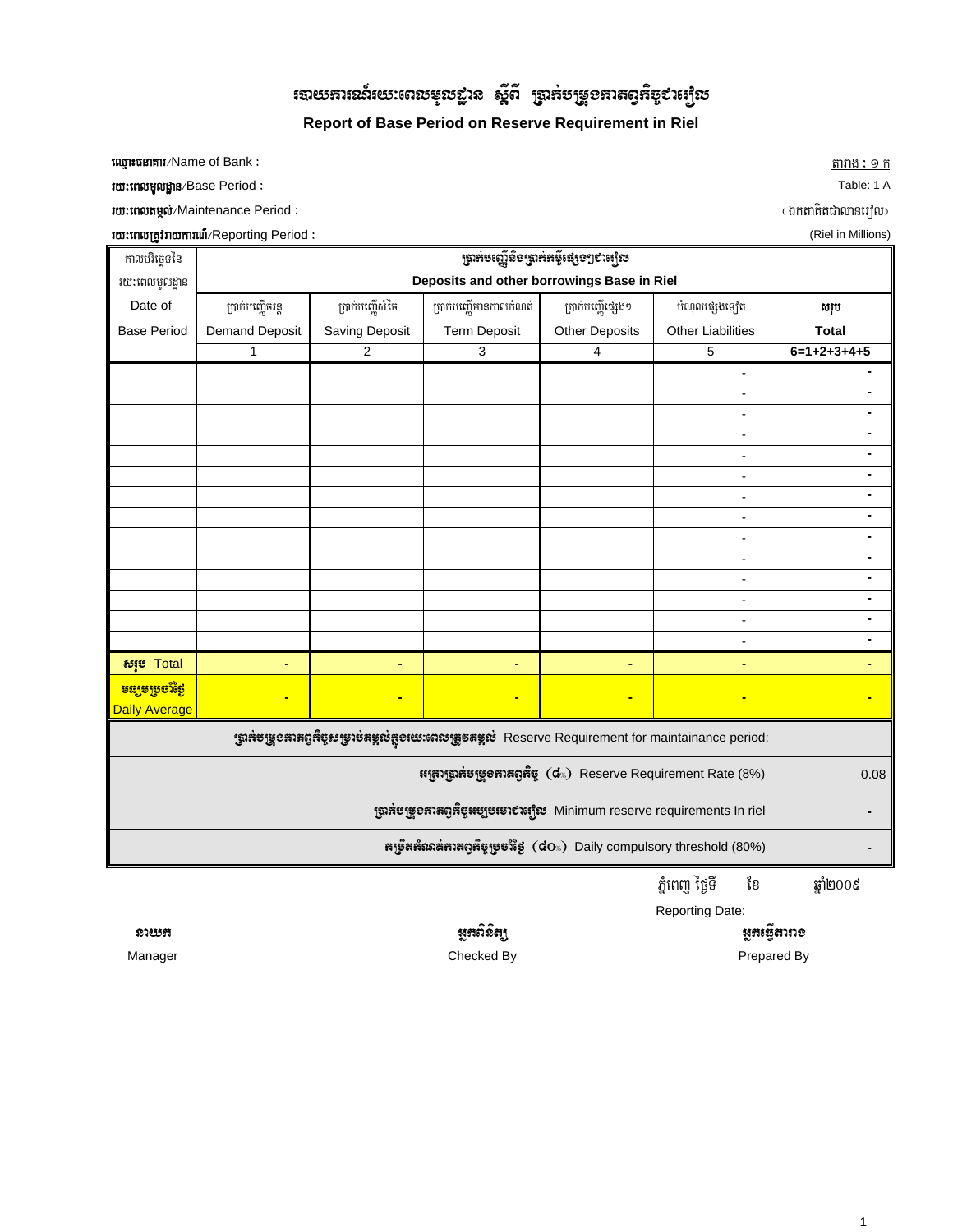# ៖បាយការណ៍យេះពេលមូលដ្ឋាន ស្តីពីប្រាក់បម្រួចកាតព្វកិច្ច¢ាដុល្លារអោះមរិក និឲរួមិយប័ណ្ណស្មេៗគិត៩ាដុល្លារអោះមរិក

#### Report of Base Period on Reserve Requirement in USD and Other Currencies Converted into USD

**ឈ្មោះផនាគារ**/Name of Bank:

10: mutungughs/Base Period:

**rm:mungud/Maintenance Period:** 

| ru: tnow the main of reporting Period:<br>(In USD)                                                                                                   |                                                                                                       |                                                                    |                                                                           |                                                                             |                                                                                 |  |
|------------------------------------------------------------------------------------------------------------------------------------------------------|-------------------------------------------------------------------------------------------------------|--------------------------------------------------------------------|---------------------------------------------------------------------------|-----------------------------------------------------------------------------|---------------------------------------------------------------------------------|--|
| កាលបរិច្ឆេទនៃ                                                                                                                                        | ព្រាក់បញ្ឈើនិងប្រាក់កម្ចីផ្សេង១                                                                       | ប្រាក់បញ្ញើនិង ប្រាក់កម្ចីផ្សេង១                                   | ប្រាក់បញ្ឈើនិង ប្រាក់កម្ចីផ្សេង១                                          | ប្រាក់បញ្ញើនិង ប្រាក់កម្ចីផ្សេង១                                            | សរុបប្រាក់បញ្ញើសិទប្រាក់កម្ចីស្មេទៗ                                             |  |
| រយ:ពេលមូលដ្ឋាន                                                                                                                                       | ជាដុល្លារអាមេរិក                                                                                      | ជាអឺរ៉ូ គិតជាដុល្លារអាមេរិក                                        | ៅថៃបាតគិតជាដុល្លារអាមេរិក                                                 | <i>ថា</i> គិតថាដុល្លារអាមេរិក                                               | ติสธาธุญาเทาเซเิต                                                               |  |
| Date of<br><b>Base Period</b>                                                                                                                        | Deposits and other<br>borrowings base in USD                                                          | Deposits and other<br>borrowings base in EUR<br>Converted into USD | Deposits and other borrowings<br>base in THB Converted into<br><b>USD</b> | Deposits and other<br>borrowings base in<br>Converted into USD <sup>*</sup> | <b>Total Deposits and other</b><br>borrowings Base<br><b>Converted into USD</b> |  |
|                                                                                                                                                      | $\mathbf{1}$                                                                                          | $\overline{2}$                                                     | 3                                                                         | $\overline{\mathbf{4}}$                                                     | $5=1+2+3+4$                                                                     |  |
|                                                                                                                                                      |                                                                                                       |                                                                    |                                                                           |                                                                             |                                                                                 |  |
|                                                                                                                                                      |                                                                                                       |                                                                    |                                                                           |                                                                             | ٠                                                                               |  |
|                                                                                                                                                      |                                                                                                       |                                                                    |                                                                           |                                                                             | $\blacksquare$                                                                  |  |
|                                                                                                                                                      |                                                                                                       |                                                                    |                                                                           |                                                                             | $\blacksquare$                                                                  |  |
|                                                                                                                                                      |                                                                                                       |                                                                    |                                                                           |                                                                             |                                                                                 |  |
|                                                                                                                                                      |                                                                                                       |                                                                    |                                                                           |                                                                             | $\blacksquare$                                                                  |  |
|                                                                                                                                                      |                                                                                                       |                                                                    |                                                                           |                                                                             | ٠                                                                               |  |
|                                                                                                                                                      |                                                                                                       |                                                                    |                                                                           |                                                                             | $\blacksquare$                                                                  |  |
|                                                                                                                                                      |                                                                                                       |                                                                    |                                                                           |                                                                             |                                                                                 |  |
|                                                                                                                                                      |                                                                                                       |                                                                    |                                                                           |                                                                             | $\blacksquare$                                                                  |  |
|                                                                                                                                                      |                                                                                                       |                                                                    |                                                                           |                                                                             | $\blacksquare$                                                                  |  |
|                                                                                                                                                      |                                                                                                       |                                                                    |                                                                           |                                                                             | $\blacksquare$                                                                  |  |
|                                                                                                                                                      |                                                                                                       |                                                                    |                                                                           |                                                                             |                                                                                 |  |
|                                                                                                                                                      |                                                                                                       |                                                                    |                                                                           |                                                                             | $\blacksquare$                                                                  |  |
| សរុម Total                                                                                                                                           | ٠                                                                                                     | ÷                                                                  | ٠                                                                         | ٠                                                                           |                                                                                 |  |
| <mark>ទន្សទម្រចាំថ្ង</mark> ៃ                                                                                                                        |                                                                                                       |                                                                    |                                                                           |                                                                             |                                                                                 |  |
| <b>Daily Average</b>                                                                                                                                 |                                                                                                       |                                                                    |                                                                           |                                                                             |                                                                                 |  |
| <b>ប្រាក់បម្រុងកាតព្វកិច្ចអប្បបរមា</b><br>(មធ្យមប្រចាំថ្ងៃ <mark>x ១២</mark> %)<br>Minimum reserve requirement<br>(Daily Average x 12%)              |                                                                                                       |                                                                    |                                                                           |                                                                             |                                                                                 |  |
|                                                                                                                                                      | ស្នាអ់បម្រួចអាតព្ទអឺម្លសម្រាប់តម្កល់អូចរយៈពេលអ្រួចតម្កល់ Reserve Requirement for maintainance period: |                                                                    |                                                                           |                                                                             |                                                                                 |  |
| <sub>1</sub> ถูกสับพอสมสตร์สุนบุษเอาชามีญาเมาะมิส (ย้ำน่ะ 9809+980lu+980m+980G+)<br>Minimum reserve requirements In USD (Form: 1B01+1B02+1B03+1B04+) |                                                                                                       |                                                                    |                                                                           |                                                                             |                                                                                 |  |
|                                                                                                                                                      | หาุริสห์ณาล์หาสตุห์ซูซูซา๊ซู (do ) Daily Compulsory Threshold (80%)                                   |                                                                    |                                                                           |                                                                             |                                                                                 |  |
| * កំណត់សម្គាល់/Note:                                                                                                                                 |                                                                                                       |                                                                    |                                                                           | ភំពេពា ថៃទី<br>ខែ                                                           | ឆាំ២០០៩                                                                         |  |

#### \* <u>កំណត់សម្គាល់/Note</u>:

ភ្នំពេញ ថ្ងៃទី Reporting Date:

ខែ

កូរឡានច្រើនអាចត្រូវបន្ថែមសម្រាប់រូបិយប័ណ្ណផ្សេង១ទៅតាមប្រតិបត្តិការរបស់គ្រឹះស្ថាន

There will be additional columns as needed for each of the Foreign Currencies the Institutions transact in

ಐಚುಣ Manager

#### ម្អូតពិនិត្យ Checked By

ម្លុកធ្វើតារាទ

Prepared By

| តារាង : ១ ខ |  |
|-------------|--|
| Table: 1 B  |  |
|             |  |

(ជាដុល្លារអាមេរិក)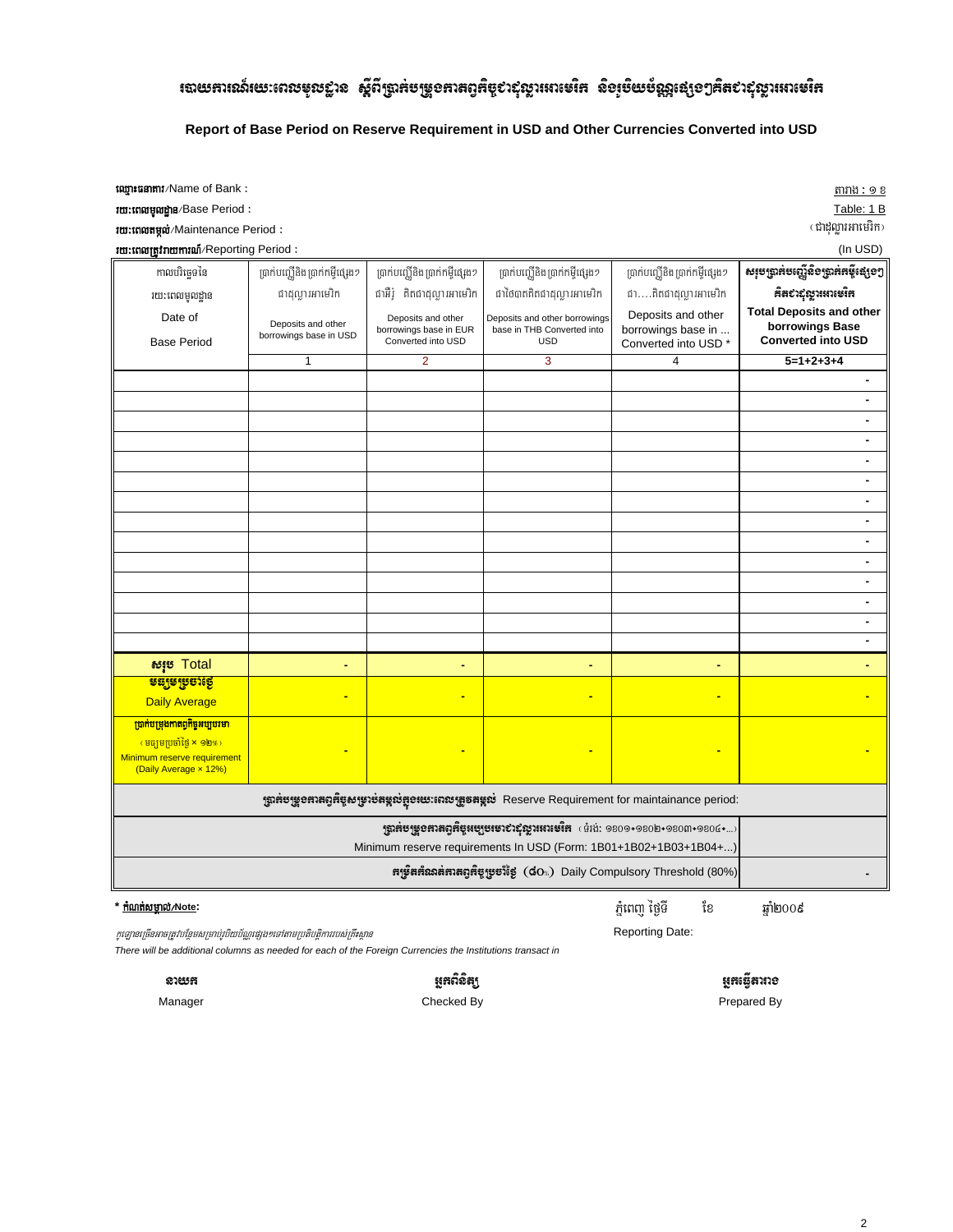# $\,$ របាយគាររណ៍យេះពេលមុលខ្លាន ស្ព័ពី ប្រាក់បម្រួ១គារតព្វកិច្ចបាល័ុល្លារអោមេរិក

# **Report of Base Period on Reserve Requirement in USD**

 $\frac{1}{2}$  target the Of Bank  $\frac{1}{2}$  target the  $\frac{1}{2}$   $\frac{1}{2}$   $\frac{1}{2}$   $\frac{1}{2}$   $\frac{1}{2}$   $\frac{1}{2}$   $\frac{1}{2}$   $\frac{1}{2}$   $\frac{1}{2}$   $\frac{1}{2}$   $\frac{1}{2}$   $\frac{1}{2}$   $\frac{1}{2}$   $\frac{1}{2}$   $\frac{1}{2}$   $\frac{1}{2}$   $\frac{1}{2}$ 

**rm: murgod;** Maintenance Period :

**ru:tnnutificary and the Executive Period and Control of Control of Control of Control of Control of Control of C**<br>The extent of the Control of Control of Control of Control of Control of Control of Control of Control of C

| កាលបរិច្ឆេទនៃ                                                                                                       | ឡាត់មញ្ជើតិទឡាត់តម៉ឺ្លេះខ្សែទៗទាស៊ីល្លារអាមេរិត                          |                 |                        |                          |                              |               |  |
|---------------------------------------------------------------------------------------------------------------------|--------------------------------------------------------------------------|-----------------|------------------------|--------------------------|------------------------------|---------------|--|
| រយ:ពេលមូលដ្ឋាន                                                                                                      | Deposits and other borrowings base in USD                                |                 |                        |                          |                              |               |  |
| Date of                                                                                                             | ប្រាក់បញ្ហើចរន្ត                                                         | ប្រាក់បញ្ញើសំចៃ | ប្រាក់បញ្ញើមានកាលកំណត់ | ប្រាក់បញ្ញើផ្សេង១        | បំណុលផ្សេងទ្បេត              | សរុប          |  |
| <b>Base Period</b>                                                                                                  | Demand Deposit                                                           | Saving Deposit  | <b>Term Deposit</b>    | <b>Other Deposits</b>    | <b>Other Liabilities</b>     | <b>Total</b>  |  |
|                                                                                                                     | 1                                                                        | $\overline{2}$  | 3                      | $\overline{4}$           | $\overline{5}$               | $6=1+2+3+4+5$ |  |
|                                                                                                                     |                                                                          |                 |                        | ÷,                       | ÷,                           |               |  |
|                                                                                                                     |                                                                          |                 |                        |                          |                              |               |  |
|                                                                                                                     |                                                                          |                 |                        | ÷,                       | $\overline{a}$               |               |  |
|                                                                                                                     |                                                                          |                 |                        | $\blacksquare$           | $\blacksquare$               |               |  |
|                                                                                                                     |                                                                          |                 |                        |                          | $\blacksquare$               |               |  |
|                                                                                                                     |                                                                          |                 |                        | $\overline{\phantom{0}}$ | $\qquad \qquad \blacksquare$ | ۰             |  |
|                                                                                                                     |                                                                          |                 |                        | ÷,                       | ÷,                           |               |  |
|                                                                                                                     |                                                                          |                 |                        |                          | $\blacksquare$               | -             |  |
|                                                                                                                     |                                                                          |                 |                        |                          | $\blacksquare$               |               |  |
|                                                                                                                     |                                                                          |                 |                        | $\blacksquare$           | $\blacksquare$               | -             |  |
|                                                                                                                     |                                                                          |                 |                        | ÷,                       | ÷,                           |               |  |
|                                                                                                                     |                                                                          |                 |                        | $\blacksquare$           | $\blacksquare$               |               |  |
|                                                                                                                     |                                                                          |                 |                        | ÷,                       | $\overline{a}$               |               |  |
|                                                                                                                     |                                                                          |                 |                        |                          |                              |               |  |
| <b>សរុម Total</b>                                                                                                   | ٠                                                                        | ٠               | ٠                      |                          | ۰                            |               |  |
| <mark>ទន្យមម្រមាំថ្ងៃ</mark>                                                                                        |                                                                          |                 |                        |                          |                              |               |  |
| <b>Daily Average</b>                                                                                                |                                                                          |                 |                        |                          | ٠                            |               |  |
| ស្រ្តាអ៉ីបម្រួ <b>ខអាតព្វអ៊ីប្លសម្រាប់តម្កល់អ្លួខយេ:ពេលត្រូតតម្កល់</b> Reserve Requirement for maintainance period: |                                                                          |                 |                        |                          |                              |               |  |
|                                                                                                                     | អេស្រាអ៊ូមម្រួលអាតព្ទអ៊ីម្ល (១២%) Reserve Requirement Rate (12%)<br>0.12 |                 |                        |                          |                              |               |  |
|                                                                                                                     |                                                                          |                 |                        |                          |                              |               |  |
|                                                                                                                     |                                                                          |                 |                        |                          |                              |               |  |

ភ្នំពេញ ថ្ងៃទី  $^{2}$  ខែ  $^{2}$  ឆ្នាំ២០០៩

Reporting Date:

ung<br>Kangguna

Prepared By

ରୀଞ୍ଜମ । ଏହା ଏହା ଏହା ଏହା ସମ୍ମାନିକି ସମ୍ମାନିକ । ଏହା ସମ୍ମାନିକି । ଏହା ଏହା ସମ୍ମାନିକି ସମ୍ମାନିକି । ଏହା ସମ୍ମାନିକି । ଏହ

Manager Checked By

<mark>Table: 1 B - 01 Im:ពេលមូលដ្ឋាន</mark>/Base Period :<br>**- Table: 1 B - 01 Im:ពេលតម្កល**់ Alaintenance Period :<br>- លោះពេលតម្កល់/Maintenance Period :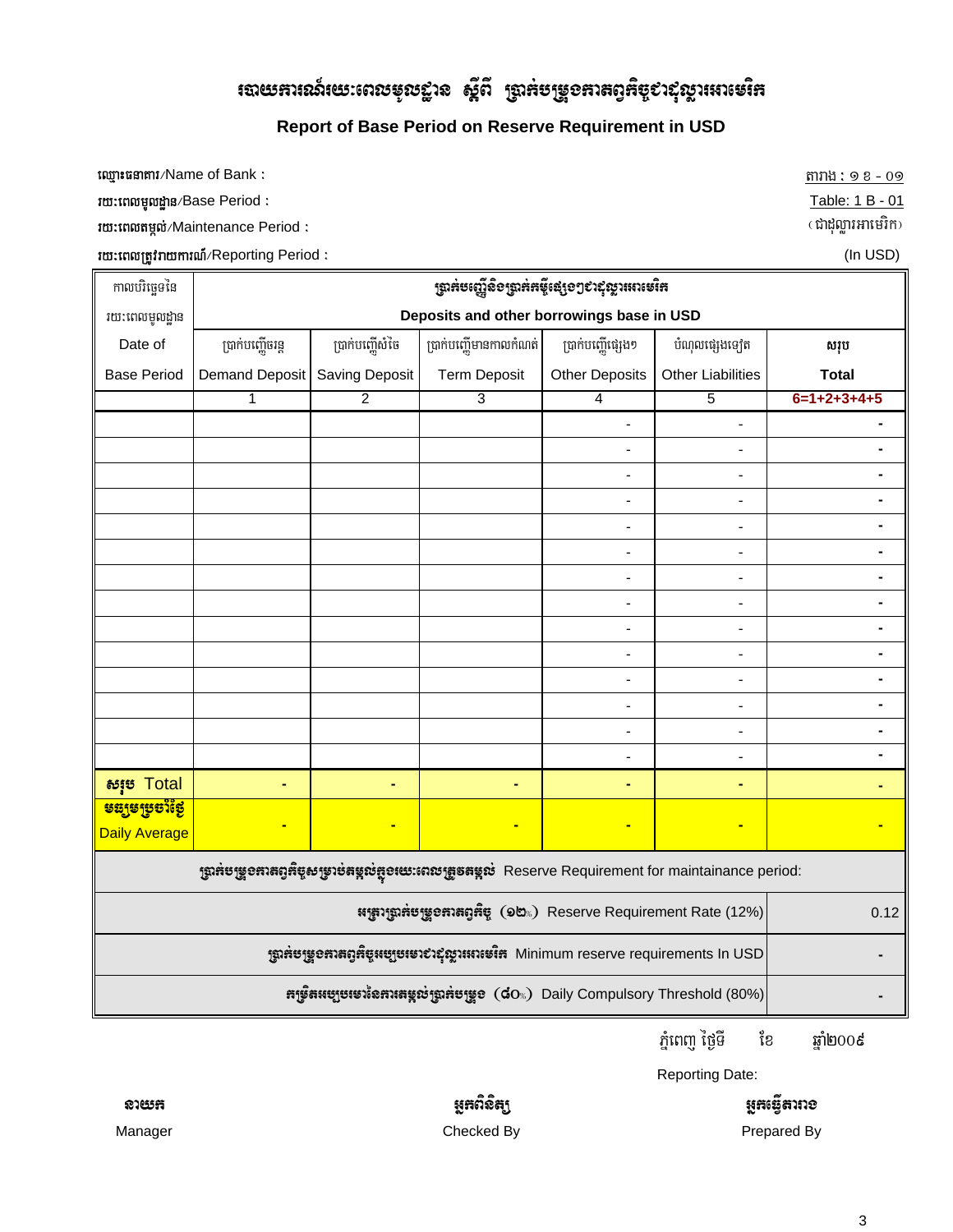# rฉយឝារណ៍យេៈពេលមុលដ្ឋាន ស្តីពីប្រាគ់បម្រួ**ទ**ភាគព្វគិច្ច¢ាអឺរ៉ុ គិត៩ាស្តារូអោមេរិឝ

#### **Report of Base Period on Reserve Requirement in EUR Converted into USD**

**Experiment** with the control of Bank  $\colon$  **Experimental and the control of tarage**  $\colon$  $\text{min}$  $\colon$  $\text{min}$  $\colon$  $\text{min}$  $\colon$  $\text{min}$  $\colon$  $\text{min}$  $\colon$  $\text{min}$  $\colon$  $\text{min}$  $\colon$  $\text{min}$  $\colon$  $\text{min}$  $\colon$  $\text{min}$  $\colon$  **\text** 

ry³eBlmUldæan¼Base Period ³ Table: 1 B - 02

ry³eBltmál;¼Maintenance Period ³ ¬ÉktaCaGWr:U¦

<mark>រយ:ពេលត្រូវរាយការណ៍</mark>/Reporting Period : **Contained Active Properties of Contained Active Properties (In EUR)** (In EUR)

កាលបរិច្ឆេទនៃ រយៈពេលមូលដ្ឋាន لَاءِ Date of R) partong R) partong Date of Partong Bade of Partong Bade of Partong part at the Bade of Bade a<br>لَا يَسْمِدُونَ لَهِ الْمَرْضَافِينَ فَلَا تَقْرَضُوا فَلَا تَقْرَضُوا فَلَا يَسْمَعُوا فَلَا يَسْمَعُوا فَلَ អត្រាប្តូរប្រចាំថ្ងៃ **ស្រុបគិតជាដុល្លារអ.រ**<br>- អឺរ៉ុ*វ*ដុល្លារអ.រ Base Period Demand Deposit Saving Saving Term Deposit Other Deposits Other<br>Deposit Liabilities Other Total Daily Exchan.<br>Liabilities Total Rate EUR/USD **Total Converted into USD** 1 **2 3 4 5 6=1+2+3+4+5 7 8=6/7**  - **-** - **-** - **-** - **-** - **-** - **-** - **-** - **-** - **-** - **-** - **-** - **-** - **-** -  srub Total **- - - - - - \$0.00** <mark>ទន្សទម្រេចវិទ</mark>ៃ Daily Average **- - - - - - \$0.00** 0.12 **\$0.00 \$0.00**  $\frac{1}{2}$ ពេញ ថ្ងៃទី ខែ ឆ្នាំ២០០៩ ស្ត្រាអមម្រួទអាតព្ទអឺម្លសម្រាប់តម្លូលអ្នចយេះពេលត្រួចតម្លូល Reserve Requirement for maintainance period: ห<sub>ู้</sub>สูงหูลละหูรูอสาสตุส์ซู (๑๒.) Reserve Requirement Rate (12%) หาะู่ใสหัณลหัวหญิหัตูหูซะใช้ชู (dos) Daily Compulsory Threshold (80%) หูฉลับหูเอสวสตุส์ซูสบูบเซาย์วล์เฺ๊ ส์สยำธุ์ญาเสวเซ์เส Minimum reserve requirements converted into USD  $\,$ R)ak;beBaØInigR)ak;km©IepSg²CaGWr:U **Deposits and other borrowings Base in EUR**

Reporting Date:

GñkeFVItarag

Prepared By

nayk GñkBinitü Manager Checked By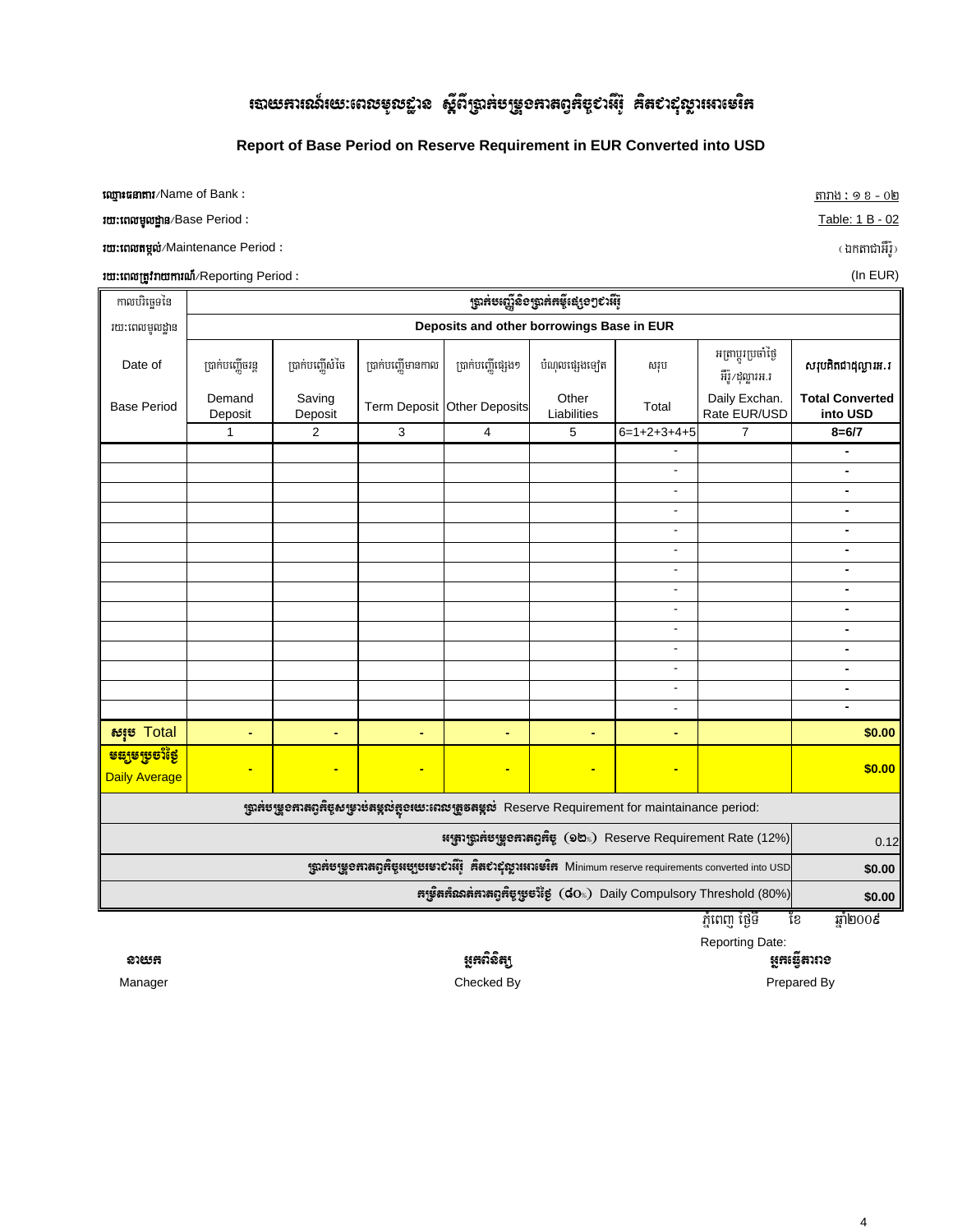# ៖បាយការណ៍យេះពេលមូលដ្ឋាន ស្តីពីត្រាក់បម្រួចកាតព្វកិច្ចបាំថៃបាត គិតបាល្អល្លារអាមេរិក

#### Report of Base Period on Reserve Requirement in THB Converted into USD

tom tam and Mame of Bank:

*rm: ពេលមូលដ្ឋាន/Base Period :* 

*rm: เตเ***หซูเข**่/Maintenance Period :

**rm:tnmrgfnmmrnnn**/Reporting Period:

កាលបរិច្ឆេទនៃ <sub>1</sub>ถูกต้ยงญี่ฉิ้อๆถูกต้ดตี้เสํงอๆชาง้อถาด រយៈពេលមូលដ្ឋាន Deposits and other borrowings base in THB អត្រាប្តូរប្រចាំថ្ងៃ ប្រាក់បញ្ហើចរន្ត ប្រាក់បញ្ញើមានកាលកំណត់ សរុបគិតជាដុល្លារអ.រ Date of ប្រាក់បញ្ញើសំចៃ ប្រាក់បញ្ញើផ្សេង១ បំណុលផ្សេងទៅត សរុប ថៃបាត/ដុល្លារអ.រ Daily Exchan. Demand Saving Other Other **Total Converted Base Period Term Deposit** Total Rate THB/USD Deposit Deposit Deposits Liabilities into USD  $6=1+2+3+4+5$  $8 = 6/7$  $\mathbf{1}$  $\overline{2}$ 3  $\overline{\mathbf{4}}$ 5 7 τ  $\overline{\phantom{a}}$  $\omega$  $\overline{\phantom{a}}$  $\omega$  $\sim$  $\Box$  $\blacksquare$  $\overline{a}$  $\overline{\phantom{a}}$  $\overline{\phantom{0}}$  $\blacksquare$  $\overline{a}$  $\blacksquare$  $\overline{\phantom{a}}$  $\mathbb{Z}^2$  $\blacksquare$  $\mathbb{Z}^2$  $\frac{1}{2}$  $\Box$  $\overline{a}$  $\mathbf{r}$  $\mathbf{r}$  $\sim$  $\mathbf{r}$  $\overline{a}$  $\Box$  $$0.00$ សរុម Total L. t, L. L. t, L. <u> ទន្សទម្រុចវិទ្រៃ</u> l,  $$0.00$ ÷ ÷ Daily Average ស្រ្តាអំបម្រួ**ខអាតព្ទអិច្ចសម្រាប់តម្កល់អួនយេៈពេលត្រូនតម្កល់** Reserve Requirement for maintainance period: អេស្រាវុធ្លាអ៉ីមម្រួទអាតព្វអិច្ច (១២%) Reserve Requirement Rate (12%)  $0.12$ ស្តាអមម្រួខអាតព្មអិច្ចអម្បូមមេរស់ថៃបាត អ៊ិតសំស្តីស្តារអាមេរិអា Minimum reserve requirements converted into USD \$0.00 หารูงิสห์ณาสหาสตุห์ซูเซชาร์ฮู (dos) Daily Compulsory Threshold (80%) \$0.00 ភ្នំពេញ ថ្ងៃទី ឆ្នាំ២០០៩ ខែ **Reporting Date:** 

ម្លុកធ្វើតារាខ

Prepared By

ម្លុងពិនិត្យ Checked By

ಐಅಗ Manager <u>តារាង: ១ខ - ០៣</u>

Table: 1 B - 03

( ឯកតាជាថៃបាត)

 $\sqrt{5}$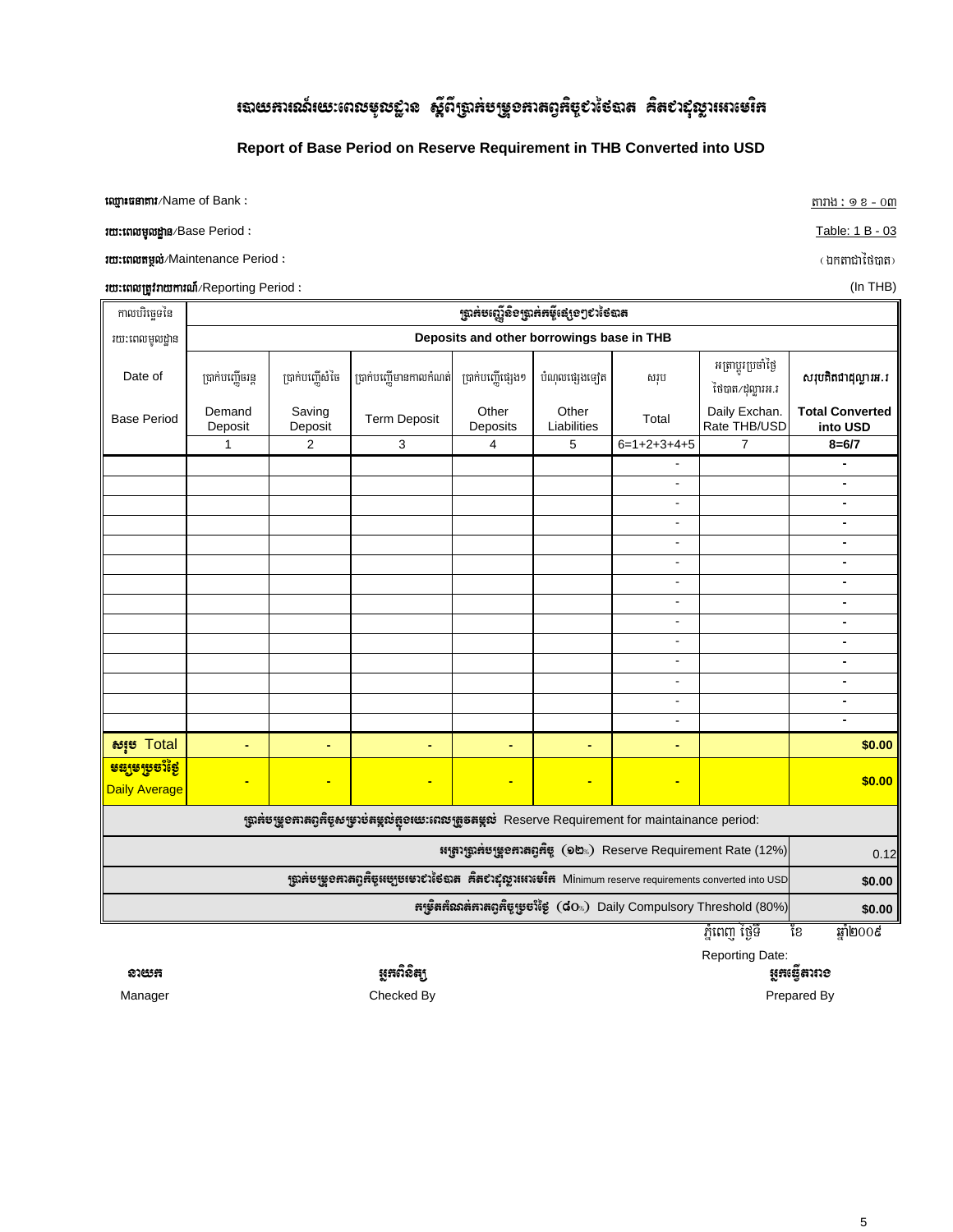# <sup>1</sup>បាយភារណ៍យេៈពេលមុលជ្ជាន ស្តីពីប្រាក់បម្រួ**ទភាតព្ទ**ភិច្ច¢រ…….. គិត¢ាជុល្លារអាមេរិក \*

#### Report of Base Period on Reserve Requirement in ........ Converted into USD \*

**ឈ្មោះផនាគារ/Name of Bank:** 

*rm: margagna/Base Period:* 

ru:tnomyoi/Maintenance Period:

*rm: marginmm mi*/Reporting Period:

កាលបរិច្ឆេទនៃ ត្រាក់មញ្ជើនិទត្រាក់កម្ចីផ្សេទៗ៩ា... Deposits and other borrowings base in ... រយ:ពេលមូលដ្ឋាន អត្រាប្តូរប្រចាំថ្ងៃ Date of ប្រាក់បញ្ញើសំចៃ ប្រាក់បញ្ហើមានកាលកំណត់ បំណុលផ្សេងទ្បេត សរុបគិតជាដុល្លារអ.រ ប្រាក់បញ្ហើចរន្ត ប្រាក់បញ្ញើផ្សេង១ សរុប ..../ដុល្លារអ.រ Daily Exchan. Demand Saving Other **Total Converted Base Period Term Deposit** Other Deposits Total Deposit Deposit Liabilities Rate .../USD into USD 3  $\overline{5}$  $6=1+2+3+4+5$  $8 = 6/7$  $\mathbf{1}$  $\overline{2}$  $\overline{\mathbf{4}}$  $\overline{7}$  $$0.00$ សរុម Total L. ÷, ä, L. L. L. <u> ទន្សទម្រុចវិទ្រៃ</u>  $$0.00$ Daily Average ស្រ្តាអ៉ីបម្រួ**ខអាតព្ទអិច្ចសម្រាប់តម្កល់អួនយេៈពេលត្រូតតម្កល់** Reserve Requirement for maintainance period: អង្គ្រារុត្តាអំបង្គ្រូខអាតព្មអិច្ច (១២%) Reserve Requirement Rate (12%)  $0.12$ ស្ត្រាអមម្រូ**ខអាតឲ្យអិច្ចអម្បូបរបាល់... អិតប៉ាស្ថិស្ថាអរាមេរិអ** Minimum reserve requirements converted into USD \$0.00 หาะสิหันกลิ่มหลดที่แหะนี้ยุ (dos) Daily Compulsory Threshold (80%) \$0.00 កំណត់សម្គាល់/Note: ឆ្នាំ២០០៩

ភ្នំពេញ ថ្ងៃទី ខែ

Reporting Date:

There will be additional table as needed for each of the foreign currencies the Institutions transact in

តារាងច្រើនអាចត្រូវបង្កើតសម្រាប់រូបិយប័ណ្ណផ្សេង១ទៅតាមប្រតិបត្តិការរបស់គ្រឹះស្ថាន

**DIERE** Manager

ម្លុងលិនិត្យ Checked By

ម្លុងធ្វើតារាទ Prepared By

តារាង: ១ខ-0៤

Table: 1 B - 04

 $(\text{inmin...})$ 

 $(ln ...)$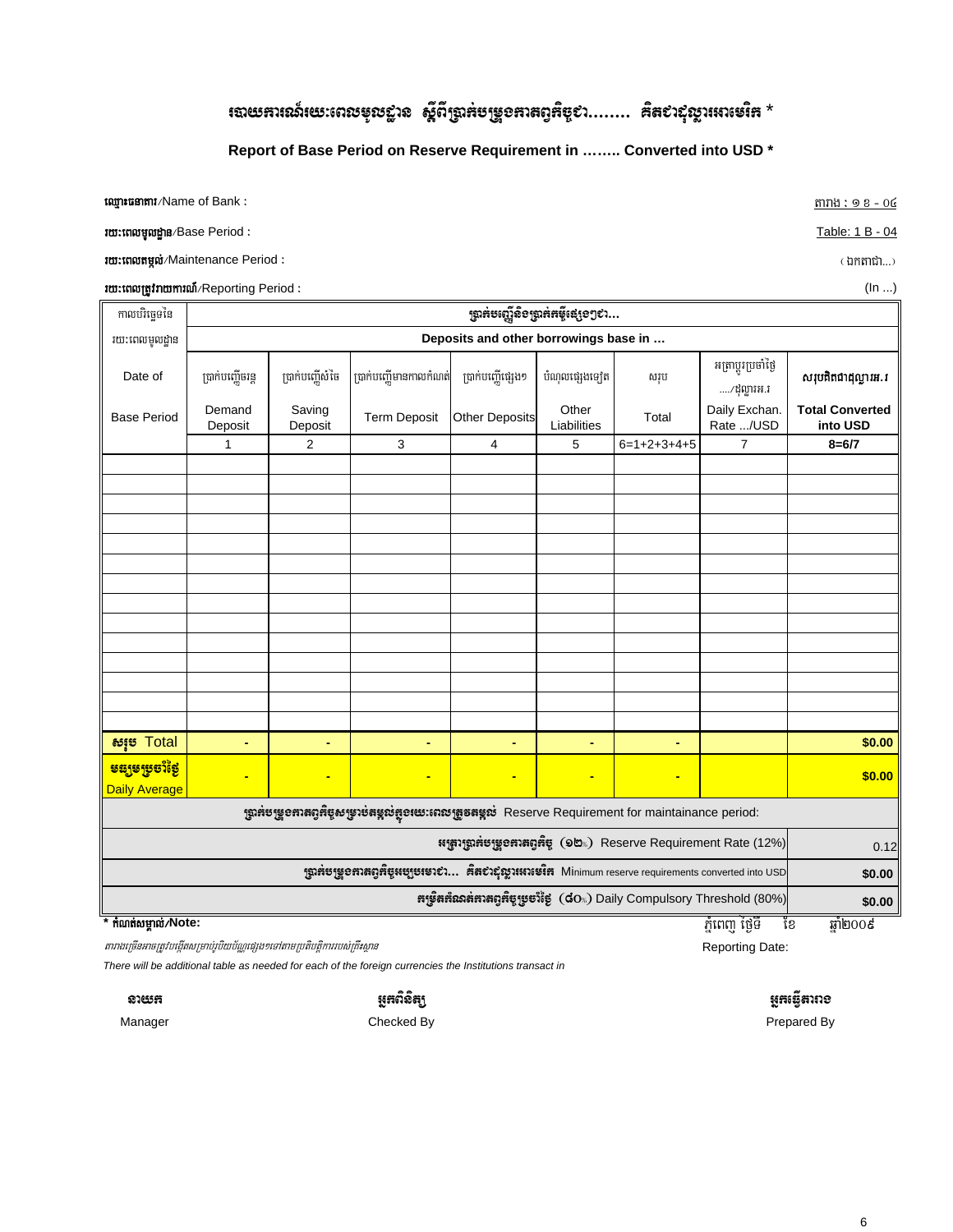ಣುಅಣುಃಚಾ  $\boldsymbol{d}$ រយៈពេលតង្កល់ ស្ពឺពី ប្រាក់បម្រួលកាតព្វកិច្ចសម្បើល **Report of Maintenance Period on Reserve Requirement in KHR**

ឈ្មោះផនាការ/Name of Bank :

roman and a Blue Base Period : Table: 2 A

ry³eBltmál;¼Maintenance Period ³ ¬ÉktaKitCalanerol¦

rumation and the Black of the Black of the Black of the Black of the Black of the Black of the Black of the Bluesch of the Black of the Bluesch of the Bluesch of the Bluesch of the Bluesch of the Bluesch of the Bluesch of

tarag ay isang pangalang at ang pangalang at ang pangalang at ang pangalang at ang pangalang at ang pangalang a  $mnh:ln n$ 

| កាលបរិច្ឆេទនៃ                                        | សមតុល្យគណនី ប្រាក់បម្រុងកាតព្វកិច្ច                                                                      | កម្រិតកំណត់កាតព្វកិច្ចប្រចាំ                | អតិរេក/(Bemn)                               | សមតុល្យគណនីផាត់ទាត់             | សមតុល្យគណនីប្រាក់បម្រុងកាតព្វកិច្ច និង       |  |  |
|------------------------------------------------------|----------------------------------------------------------------------------------------------------------|---------------------------------------------|---------------------------------------------|---------------------------------|----------------------------------------------|--|--|
| រយ:ពេលត្រូវតម្កល់                                    | ជារៀល នៅធនាគារជាតិនៃកម្ពុជា                                                                              | ម្រៃ ៨០%)                                   | ប្រាក់បម្រុងកាតព្វកិច្ចប្រចាំថ្ងៃ           | ជារៀល នៅធនាគារជាតិនៃកម្ពុជា     | គណនីផាត់ទាត់ប្រចាំថ្ងៃ នៅធនាគារជាតិនៃកម្ពុជា |  |  |
| Date of                                              | Reserve Requirement Account Balance                                                                      | Minimum threshold of<br>reserve maintenance | <b>Daily Compulsory</b><br><b>Threshold</b> | <b>Clearing Account Balance</b> | Daily Reserve Requirement and                |  |  |
| Maintenance Period                                   | In KHR at NBC                                                                                            | (80%)                                       | Surplus/(Deficit):                          | In KHR at NBC                   | Clearing Account Balances at NBC             |  |  |
|                                                      | 1                                                                                                        | $\overline{2}$                              | $3 = 1 - 2$                                 | 4                               | $5 = 1 + 4$                                  |  |  |
|                                                      |                                                                                                          |                                             |                                             |                                 |                                              |  |  |
|                                                      |                                                                                                          |                                             |                                             |                                 |                                              |  |  |
|                                                      |                                                                                                          |                                             |                                             |                                 |                                              |  |  |
|                                                      |                                                                                                          |                                             |                                             |                                 |                                              |  |  |
|                                                      |                                                                                                          |                                             |                                             |                                 |                                              |  |  |
|                                                      |                                                                                                          |                                             |                                             |                                 |                                              |  |  |
|                                                      |                                                                                                          |                                             |                                             |                                 |                                              |  |  |
|                                                      |                                                                                                          |                                             |                                             |                                 |                                              |  |  |
|                                                      |                                                                                                          |                                             |                                             |                                 |                                              |  |  |
|                                                      |                                                                                                          |                                             |                                             |                                 |                                              |  |  |
|                                                      |                                                                                                          |                                             |                                             |                                 |                                              |  |  |
|                                                      |                                                                                                          |                                             |                                             |                                 |                                              |  |  |
| សរុម Total                                           | 0.00                                                                                                     |                                             |                                             | 0.00                            | 0.00                                         |  |  |
|                                                      |                                                                                                          |                                             |                                             |                                 |                                              |  |  |
| <mark>ទន្សទម្រមាំថ្ងៃ</mark><br><b>Daily Average</b> | 0.00                                                                                                     |                                             |                                             | 0.00                            | 0.00                                         |  |  |
|                                                      | <mark>ប្រាក់បម្រុងកាតព្វកិច្ចអប្បបរមា (ទំរង់:១ ក) Minimum Reserve Requirment (Form: 1 A):</mark><br>0.00 |                                             |                                             |                                 |                                              |  |  |
|                                                      | អតិរេកប្រាក់បម្រុងកាតព្វកិច្ច Reserve Requirement Surplus :                                              |                                             |                                             |                                 |                                              |  |  |
|                                                      | <b>Bamnmining Stamming Reserve Requirement Deficit:</b>                                                  |                                             |                                             |                                 |                                              |  |  |

PMñeBj éf¶TI Ex qñaM2009

Reporting Date:

จาะหลุ/Manager ออกจาก ออกจาก ออกจาก ออกจาก ออกจาก ออกจาก ออกจาก ออกจาก ออกจาก ออกจาก ออกจาก ออกจาก จะเหนือของ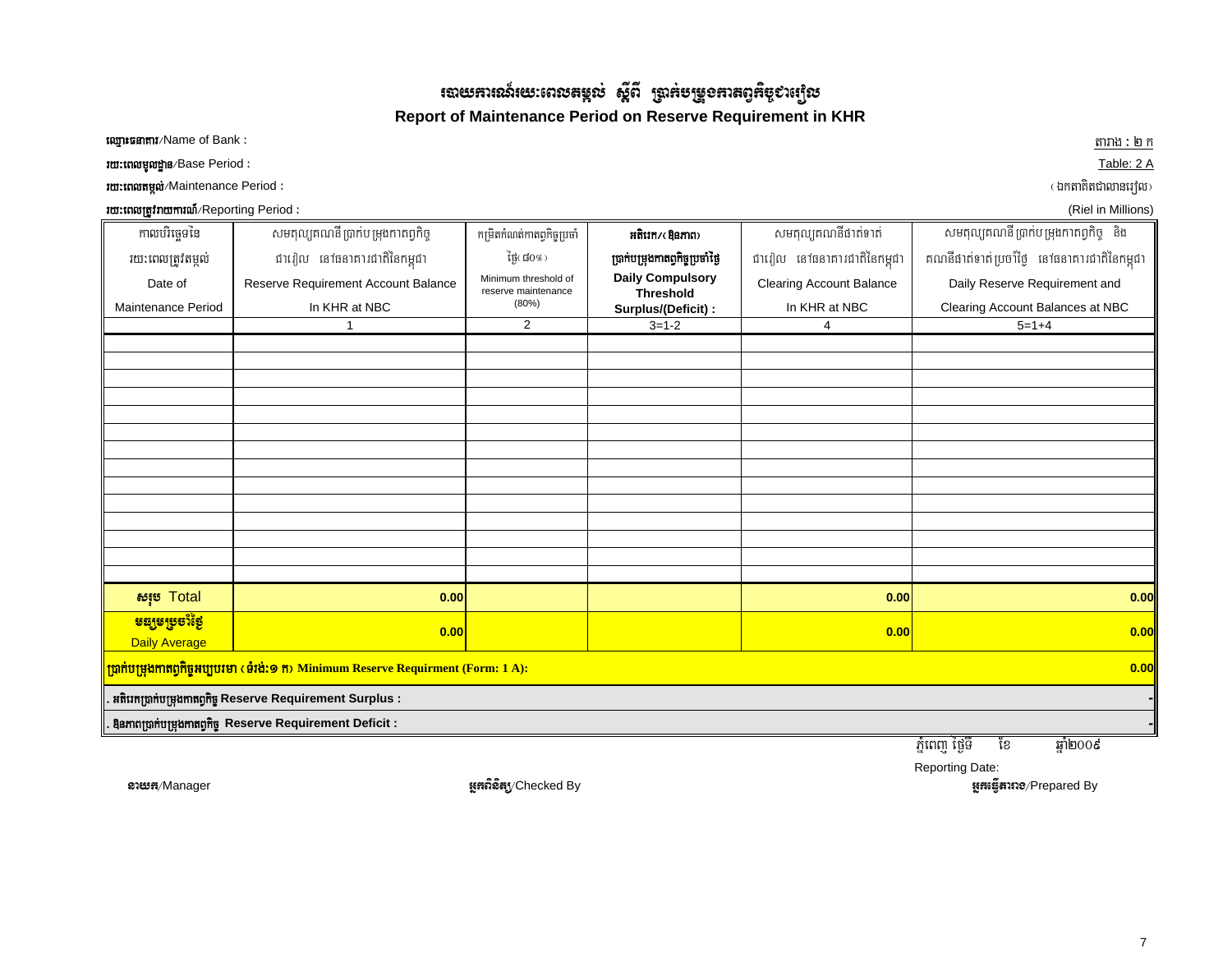# **របាយភារណ៍យេៈពេលតម្កល់ ស្តីពី ប្រាក់**មម្រួ**ខភា**តព្វកិច្ច¢ាស៊ីល្លារអាមេរិក

## Report of Maintenance Period on Reserve Requirement in USD

| tom turns and Name of Bank:                 | តារាង : ២ ខ |
|---------------------------------------------|-------------|
| <b><i>rm: ពេលមូលដ្ឋាន/Base Period :</i></b> | Table: 2 B  |

*rm: เถเงหนุต่/Maintenance Period :* 

**រយ:ពេលត្រូវរាយការណ៍/Reporting Period :** 

(ឯកតាគិតជាដុល្លារអាមេរិក)

(In USD)

| កាលបរិច្ឆេទនៃ<br>រយ:ពេលត្រូវតម្កល់<br>Date of<br>Maintenance Period                                  | សមតុល្យឥណនី ប្រាក់បម្រុងកាតព្វកិច្ច<br>ជាដុល្លារអាមេរិក នៅចនាគារជាតិនៃកម្ពុជា<br>Reserve Requirement Account Balance Minimum threshold of<br>In USD at NBC<br>1 | កម្រិតកំណត់កាតព្វកិច្ច<br>ប្រចាំថ្ងៃ $(d0\%)$<br>reserve maintenance<br>(80%)<br>$\overline{2}$ |                | អតិរេក/(Bamn)<br>ប្រាក់បម្រុងកាតព្វកិច្ចប្រចាំថ្ងៃ<br><b>Daily Compulsory</b><br><b>Threshold</b><br>Surplus/(Deficit) :<br>$3 = 1 - 2$<br>$\blacksquare$ |
|------------------------------------------------------------------------------------------------------|-----------------------------------------------------------------------------------------------------------------------------------------------------------------|-------------------------------------------------------------------------------------------------|----------------|-----------------------------------------------------------------------------------------------------------------------------------------------------------|
|                                                                                                      |                                                                                                                                                                 |                                                                                                 |                | $\blacksquare$                                                                                                                                            |
|                                                                                                      |                                                                                                                                                                 |                                                                                                 |                | $\blacksquare$                                                                                                                                            |
|                                                                                                      |                                                                                                                                                                 |                                                                                                 |                | $\blacksquare$                                                                                                                                            |
|                                                                                                      |                                                                                                                                                                 |                                                                                                 |                | $\blacksquare$                                                                                                                                            |
|                                                                                                      |                                                                                                                                                                 |                                                                                                 |                | $\blacksquare$                                                                                                                                            |
|                                                                                                      |                                                                                                                                                                 |                                                                                                 |                | $\blacksquare$                                                                                                                                            |
|                                                                                                      |                                                                                                                                                                 |                                                                                                 |                | $\blacksquare$                                                                                                                                            |
|                                                                                                      |                                                                                                                                                                 |                                                                                                 |                | $\blacksquare$                                                                                                                                            |
|                                                                                                      |                                                                                                                                                                 |                                                                                                 |                | $\blacksquare$                                                                                                                                            |
|                                                                                                      |                                                                                                                                                                 |                                                                                                 |                |                                                                                                                                                           |
|                                                                                                      |                                                                                                                                                                 |                                                                                                 |                |                                                                                                                                                           |
| សរុម Total                                                                                           | 0.00                                                                                                                                                            |                                                                                                 |                |                                                                                                                                                           |
| <mark>ទន្សទម្រមាំថ្ងៃ</mark><br><b>Daily Average</b>                                                 | 0.00                                                                                                                                                            |                                                                                                 |                |                                                                                                                                                           |
| <mark>ព្រាក់បម្រុងកាតព្វកិច្ចអប្បបរមា (ទំរង់:១ ខ)</mark><br>Minimum Reserve Requirements (Form:1 B): |                                                                                                                                                                 |                                                                                                 |                |                                                                                                                                                           |
| . អតិរេកប្រាក់បម្រុងកាតព្វកិច្ច:<br><b>Reserve Requirement Surplus:</b>                              |                                                                                                                                                                 |                                                                                                 |                |                                                                                                                                                           |
| មិនភាពប្រាក់បម្រុងកាតព្វកិច្ច:<br><b>Reserve Requirement Deficit:</b>                                |                                                                                                                                                                 |                                                                                                 |                |                                                                                                                                                           |
|                                                                                                      |                                                                                                                                                                 |                                                                                                 | ភ្នំពេញ ថ្ងៃទី | ខែ<br>ឆាំ២០០៩                                                                                                                                             |

อายะต/Manager

អ្នកព័ន៌ត្យ/Checked By

Reporting Date: **អូកធ្វើតារាទ**/Prepared By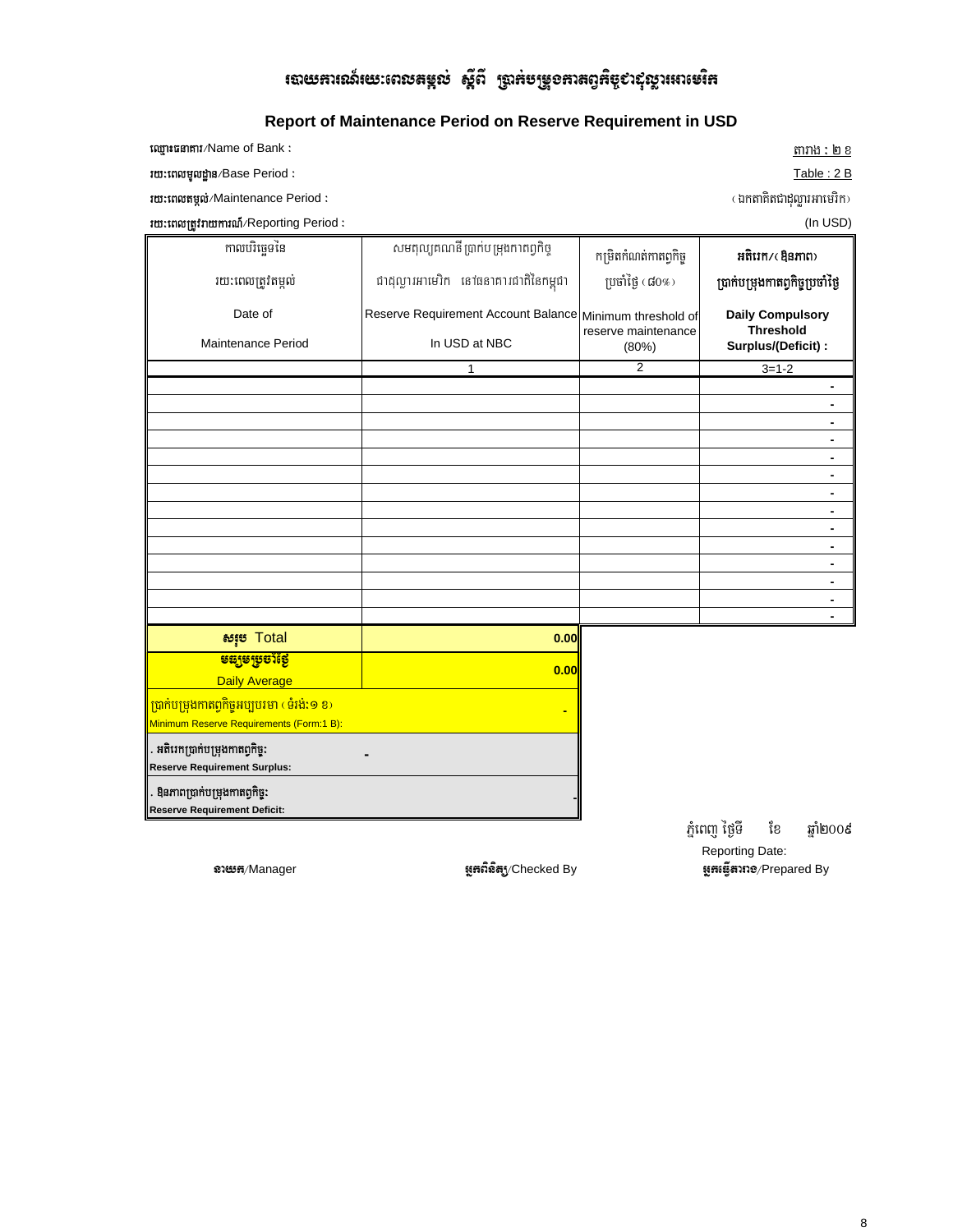#### **Guideline on**

#### **The Implementation of Prakas on Minimum Reserve Requirement**

## **For the Banks and Financial Institutions**

#### **1- Base Periods Reporting**

 The first base period will cover 14 calendar days from Tuesday February 17, 2009 to Monday March  $2<sup>nd</sup>$ , 2009 (included). The first reporting set related to the base period to be considered under the new reserve requirement system will be due to the NBC on Thursday March 5, 2009 at the latest.

The second base period will cover 14 calendar days from Tuesday March  $3<sup>rd</sup>$ , 2009 to Monday March 16, 2009 (included). The second reporting set related to the corresponding base period will be due latest Thursday March 19, 2009.

 For next reports and base periods, all dates will be rolled automatically over from 14 calendar days starting from the previous period and reporting deadline.

#### **2- Maintenance Period reporting**

 The first maintenance period will cover 14 calendar days from Friday March 6, 2009 to Thursday March 19, 2009 (included). The first reporting set related to the maintenance period corresponding to the first base period will be due to the NBC on March 23, 2009 because March 22, 2009 being a Sunday, so the due date is on Monday March 23, 2009 at the latest.

 The second maintenance period will cover 14 calendar days from Friday March 20, 2009 to Thursday April 2, 2009 (included). The second reporting set related to the corresponding maintenance period will be due latest April 6, 2009 because April 5, 2009 being on Sunday, so the due date is on Monday April 6, 2009.

 For next reports and maintenance periods, all dates will be rolled automatically over from 14 days starting from the previous period and reporting deadline.

## **3- Transitional measures for the maintenance of the minimum reserves**

 Institutions shall maintain, in average, their minimum reserves based on the figures reported for the base period going from Friday January 9, 2009 to Thursday February 5, 2009 under the previous applicable reserve requirement system by applying the applicable reserve requirement rates until Thursday March 5, 2009, included.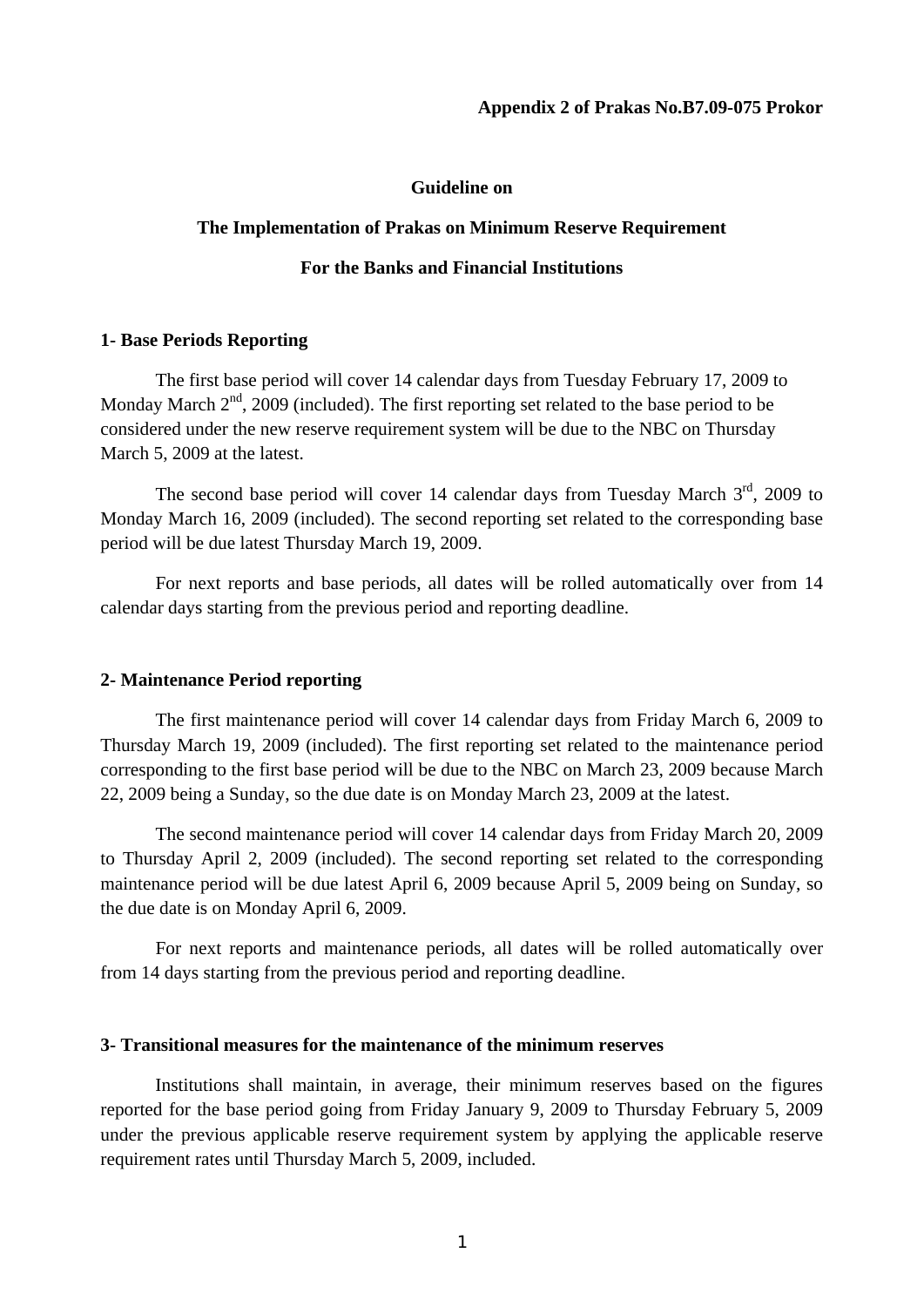On Friday March 6, 2009, institutions will have to comply with new reserve requirements (daily compulsory threshold of 80% and in average over the 14 day maintenance period for the minimum reserve requirement). The corresponding requirements are the ones corresponding to the first base period under the new system, going from Tuesday February 17, 2009 to Monday March  $2^{nd}$ , 2009 included, using Thursday March  $5^{th}$ , 2009 backward of 17 days as the starting point.

## **4- Public holidays**

 Should the regular reporting deadlines correspond to a weekend or public holiday, institutions shall send their reports to the NBC at the latest the next working day following such public holiday.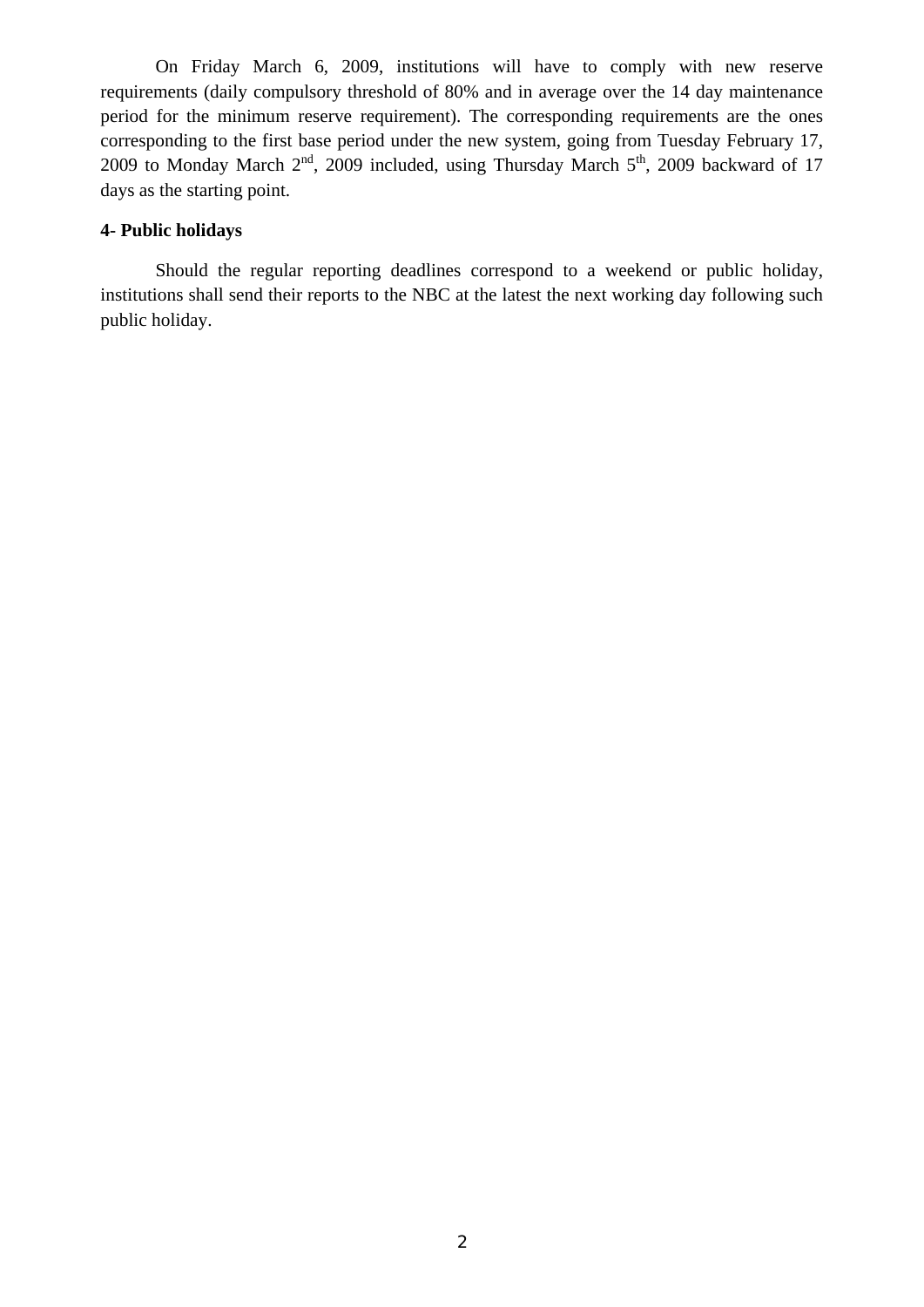# **Schedule Of Base, Maintenance and Reporting Date**

In order to harmonize the implementation of reserve requirement for banking system and to have a basis for determining each date, National Bank of Cambodia issued this schedule as appendix to Prakas NºB7.09-075 Prokor dated on February 25, 2009 on the Minimum Reserve Requirement System against Commercial Banks' Deposits and other Borrowings.

Both base and maintenance period consist of 14 days. The first base period starts from  $17<sup>th</sup>$ February 2009 and the first maintenance period starts from  $06<sup>th</sup>$  March 2009.

| $N^{\mathrm{o}}$ | <b>Base Period</b>            | <b>Reporting</b><br><b>Deadlines</b> | <b>Maintenance Period</b>     | <b>Reporting</b><br><b>Deadlines</b> |
|------------------|-------------------------------|--------------------------------------|-------------------------------|--------------------------------------|
| 1                | From 17-02-2009 to 02-03-2009 | 05-03-2009                           | From 06-03-2009 to 19-03-2009 | 22-03-2009                           |
| $\overline{2}$   | From 03-03-2009 to 16-03-2009 | 19-03-2009                           | From 20-03-2009 to 02-04-2009 | 05-04-2009                           |
| 3                | From 17-03-2009 to 30-03-2009 | 02-04-2009                           | From 03-04-2009 to 16-04-2009 | 19-04-2009                           |
| 4                | From 31-03-2009 to 13-04-2009 | 16-04-2009                           | From 17-04-2009 to 30-04-2009 | 03-05-2009                           |
| 5                | From 14-04-2009 to 27-04-2009 | 30-04-2009                           | From 01-05-2009 to 14-05-2009 | 17-05-2009                           |
| 6                | From 28-04-2009 to 11-05-2009 | 14-05-2009                           | From 15-05-2009 to 28-05-2009 | 31-05-2009                           |
| 7                | From 12-05-2009 to 25-05-2009 | 28-05-2009                           | From 29-05-2009 to 11-06-2009 | 14-06-2009                           |
| 8                | From 26-05-2009 to 08-06-2009 | 11-06-2009                           | From 12-06-2009 to 25-06-2009 | 28-06-2009                           |
| 9                | From 09-06-2009 to 22-06-2009 | 25-06-2009                           | From 26-06-2009 to 09-07-2009 | 12-07-2009                           |
| 10               | From 23-06-2009 to 06-07-2009 | 09-07-2009                           | From 10-07-2009 to 23-07-2009 | 26-07-2009                           |
| 11               | From 07-07-2009 to 20-07-2009 | 23-07-2009                           | From 24-07-2009 to 06-08-2009 | 09-08-2009                           |
| 12               | From 21-07-2009 to 03-08-2009 | 06-08-2009                           | From 07-08-2009 to 20-08-2009 | 23-08-2009                           |
| 13               | From 04-08-2009 to 17-08-2009 | 20-08-2009                           | From 21-08-2009 to 03-09-2009 | 06-09-2009                           |
| 14               | From 18-08-2009 to 31-08-2009 | $03-09-2009$                         | From 04-09-2009 to 17-09-2009 | 20-09-2009                           |
| 15               | From 01-09-2009 to 14-09-2009 | 17-09-2009                           | From 18-09-2009 to 01-10-2009 | 04-10-2009                           |
| 16               | From 15-09-2009 to 28-09-2009 | $01 - 10 - 2009$                     | From 02-10-2009 to 15-10-2009 | 18-10-2009                           |
| 17               | From 29-09-2009 to 12-10-2009 | 15-10-2009                           | From 16-10-2009 to 29-10-2009 | 01-11-2009                           |
| 18               | From 13-10-2009 to 26-10-2009 | 29-10-2009                           | From 30-10-2009 to 12-11-2009 | 15-11-2009                           |
| 19               | From 27-10-2009 to 09-11-2009 | 12-11-2009                           | From 13-11-2009 to 26-11-2009 | 29-11-2009                           |

National Bank of Cambodia determines the dates as followings: